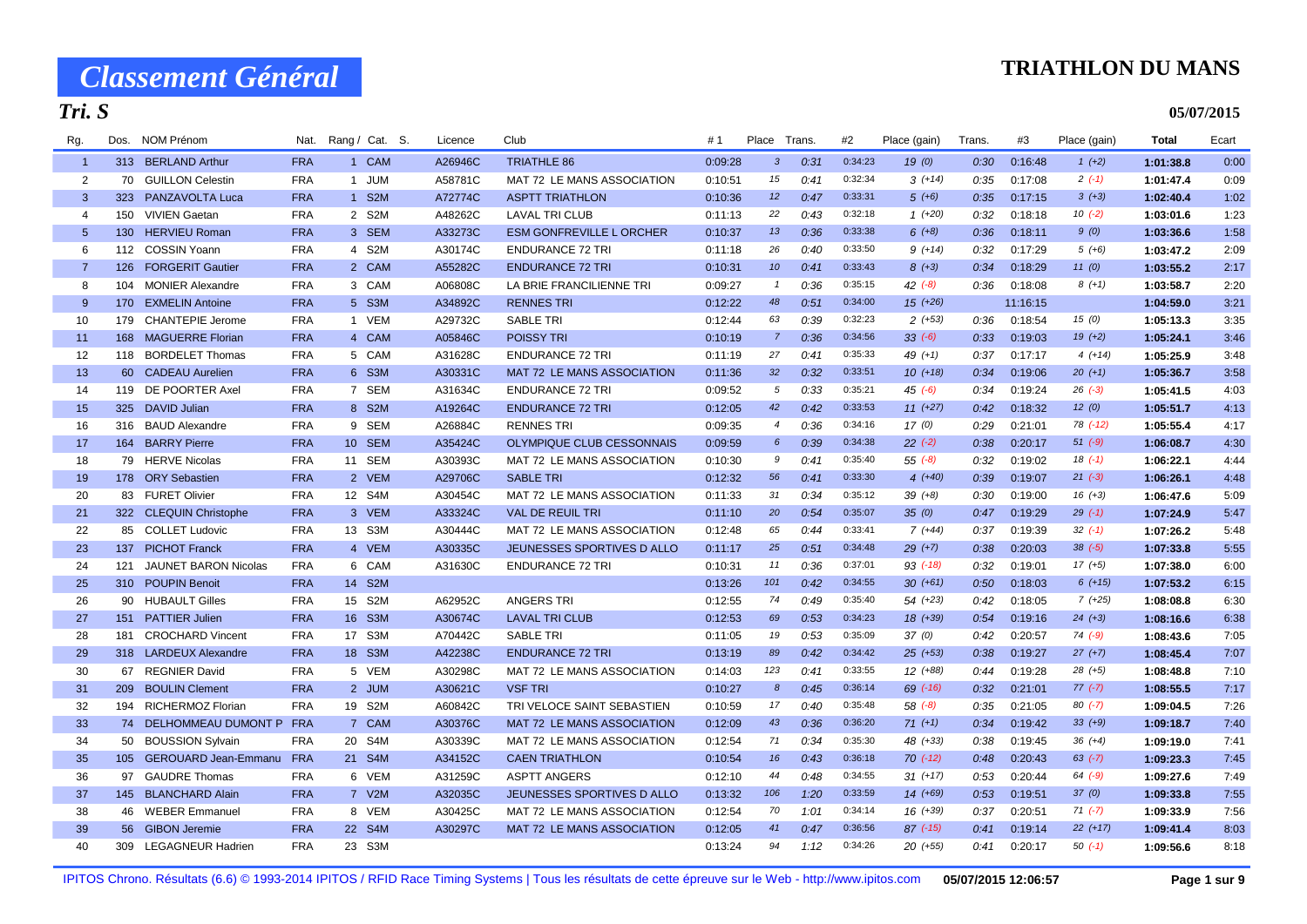#### **TRIATHLON DU MANS**

|    |       | 05/07/2015 |
|----|-------|------------|
| n١ | Total | Ecart      |

| Rg. | Dos. | NOM Prénom                  | Nat.       | Rang / Cat. S. | Licence | Club                              | #1      | Place | Trans. | #2      | Place (gain)  | Trans. | #3      | Place (gain) | Total     | Ecart |
|-----|------|-----------------------------|------------|----------------|---------|-----------------------------------|---------|-------|--------|---------|---------------|--------|---------|--------------|-----------|-------|
| 41  |      | 192 NICOLLEAU Martin        | <b>FRA</b> | 3 JUM          | A58765C | TRI CLUB NANTAIS                  | 0:12:44 | 64    | 0:57   | 0:36:04 | $65 (+10)$    | 0:37   | 0:19:38 | $31 (+13)$   | 1:09:57.4 | 8:19  |
| 42  |      | 111 CHEVRE Sylvain          | <b>FRA</b> | 24 S4M         | A42236C | <b>ENDURANCE 72 TRI</b>           | 0:14:36 | 152   | 0:38   | 0:35:39 | 53 (+85)      | 0:32   | 0:18:36 | 13 (+25)     | 1:09:58.5 | 8:20  |
| 43  |      | 66 SUHET Laurent            | <b>FRA</b> | 9 VEM          | A47676C | <b>MAT 72 LE MANS ASSOCIATION</b> | 0:12:42 | 60    | 0:55   | 0:34:36 | $21 (+28)$    | 0:41   | 0:21:08 | $82$ (-11)   | 1:09:59.6 | 8:21  |
| 44  | 134  | <b>BOURGES Adrien</b>       | <b>FRA</b> | 25 SEM         | A70900C | <b>FREE IRON TEAM</b>             | 0:13:18 | 87    | 1:09   | 0:35:24 | $46 (+30)$    | 0:40   | 0:19:45 | $35(+13)$    | 1:10:14.2 | 8:36  |
| 45  |      | 128 PATALONE Julien         | <b>FRA</b> | 26 S2M         | A57580C | <b>ENDURANCE 72 TRI</b>           | 0:13:25 | 98    | 0:54   | 0:34:45 | $28(+57)$     | 0:40   | 0:20:49 | $69(-4)$     | 1:10:30.5 | 8:52  |
| 46  |      | 80 DUPUY Thomas             | <b>FRA</b> | 27 S2M         | A30255C | MAT 72 LE MANS ASSOCIATION        | 0:11:54 | 34    | 0:34   | 0:36:04 | $66 (+1)$     | 0:36   | 0:21:38 | $97$ $(-13)$ | 1:10:44.5 | 9:06  |
| 47  | 191  | <b>BUREAU Benoit</b>        | <b>FRA</b> | 28 S2M         | A30452C | <b>TRI 91</b>                     | 0:12:30 | 55    | 1:02   | 0:35:34 | $50(+11)$     | 0:49   | 0:20:55 | $72 (-3)$    | 1:10:47.2 | 9:09  |
| 48  |      | 303 HIVERT Florian          | <b>FRA</b> | 29 S2M         |         |                                   | 0:13:11 | 82    | 1:36   | 0:34:56 | 32 (+29)      | 0:59   | 0:20:11 | 46 (+5)      | 1:10:50.4 | 9:12  |
| 49  |      | 123 RAY Bertrand            | <b>FRA</b> | 10 V3M         | A31666C | <b>ENDURANCE 72 TRI</b>           | 0:12:04 | 39    | 0:49   | 0:37:00 | $90$ (-19)    | 0:53   | 0:20:11 | $45 (+9)$    | 1:10:54.5 | 9:16  |
| 50  |      | 153 HUVET Antoine           | <b>FRA</b> | 30 S3M         | A60674C | <b>LAVAL TRI CLUB</b>             | 0:12:25 | 50    | 0:42   | 0:36:56 | $86$ $(-12)$  | 0:41   | 0:20:20 | $53(+12)$    | 1:11:00.9 | 9:23  |
| 51  |      | 223 RAIMBAULT Guillaume     | <b>FRA</b> | 31 S3M         |         |                                   | 0:12:43 | 62    | 1:00   | 0:36:22 | $73$ $(-1)$   | 0:47   | 0:20:21 | $54(+12)$    | 1:11:10.8 | 9:32  |
| 52  |      | 140 LEMARQUIS Vincent       | <b>FRA</b> | 32 S4M         | A32058C | JEUNESSES SPORTIVES D ALLO        | 0:13:34 | 109   | 0:52   | 0:34:43 | $27 (+63)$    | 0:48   | 0:21:16 | $85(-6)$     | 1:11:11.5 | 9:33  |
| 53  |      | 152 TESSIER Alexandre       | <b>FRA</b> | 33 S3M         | A59327C | <b>LAVAL TRI CLUB</b>             | 0:12:28 | 51    | 0:47   | 0:37:45 | $109$ $(-17)$ | 0:59   | 0:19:16 | $23 (+15)$   | 1:11:12.5 | 9:34  |
| 54  |      | 53 DAUBAIRE Pascal          | <b>FRA</b> | 11 V3M         | A50173C | MAT 72 LE MANS ASSOCIATION        | 0:13:12 | 83    | 0:51   | 0:35:50 | $60 (+24)$    | 0:47   | 0:20:40 | $61 (+5)$    | 1:11:17.4 | 9:39  |
| 55  |      | 272 ROI Aurelien            | <b>FRA</b> | 34 S4M         |         |                                   | 0:13:24 | 95    | 0:59   | 0:34:42 | $26 (+52)$    | 0:55   | 0:21:39 | 99 (-12)     | 1:11:36.5 | 9:58  |
| 56  |      | 177 LEMETAYER David         | <b>FRA</b> | 12 VEM         | A29740C | <b>SABLE TRI</b>                  | 0:14:07 | 126   | 0:40   | 0:37:14 | $97 (+42)$    | 0:45   | 0:18:54 | $14(+28)$    | 1:11:38.1 | 10:00 |
| 57  |      | 293 CRETE Bastien           | <b>FRA</b> | 35 SEM         |         |                                   | 0:11:56 | 36    | 0:44   | 0:35:53 | $61 (+2)$     | 0:44   | 0:22:32 | 125 (-23)    | 1:11:48.0 | 10:10 |
| 58  | 228  | <b>JONEAU Cyril</b>         | <b>FRA</b> | 36 S4M         |         |                                   | 0:14:08 | 127   | 1:05   | 0:36:47 | 82 (+45)      | 0:40   | 0:19:22 | $25 (+24)$   | 1:11:58.6 | 10:20 |
| 59  |      | 180 TIRATAY Marc-Pierre     | <b>FRA</b> | 37 S2M         | A66295C | <b>SABLE TRI</b>                  | 0:13:28 | 104   | 0:58   | 0:35:16 | 44 (+52)      | 0:38   | 0:21:45 | $100 (-7)$   | 1:12:02.7 | 10:24 |
| 60  |      | 146 COSNARD Cedric          | <b>FRA</b> | 38 S4M         | A52153C | <b>LAVAL TRI CLUB</b>             | 0:13:24 | 96    | 0:41   | 0:35:12 | 38 (+47)      | 0:42   | 0:22:10 | $117(-11)$   | 1:12:06.9 | 10:29 |
| 61  |      | 305 PARANT Pascal           | <b>FRA</b> | 39 S3M         |         |                                   | 0:13:26 | 102   | 1:12   | 0:36:26 | $74(+31)$     | 0:57   | 0:20:15 | 48 (+10)     | 1:12:14.0 | 10:36 |
| 62  |      | 113 MAUCOURT Sebastien      | <b>FRA</b> | 8 CAM          | A49402C | <b>ENDURANCE 72 TRI</b>           | 0:12:42 | 61    | 0:42   | 0:38:14 | $123( -17)$   | 0:38   | 0:20:07 | $41 (+16)$   | 1:12:20.3 | 10:42 |
| 63  |      | 61 BOUTHIER Stephane        | <b>FRA</b> | 13 VEM         | A30424C | MAT 72 LE MANS ASSOCIATION        | 0:13:53 | 118   | 0:40   | 0:34:40 | $23 (+71)$    | 0:43   | 0:22:34 | 126 (-16)    | 1:12:27.2 | 10:49 |
| 64  | 144  | <b>PASQUIER Guillaume</b>   | <b>FRA</b> | 40 S3M         | A30451C | JEUNESSES SPORTIVES D ALLO        | 0:13:13 | 85    | 1:04   | 0:34:57 | $34 (+37)$    | 1:54   | 0:21:25 | $91 (-16)$   | 1:12:30.4 | 10:52 |
| 65  | 285  | <b>BOBINET Melvin</b>       | <b>FRA</b> | 41 S2M         |         |                                   | 0:12:18 | 47    | 1:08   | 0:37:15 | 98 (-19)      | 0:52   | 0:21:08 | $83 (+1)$    | 1:12:40.5 | 11:02 |
| 66  | 161  | <b>MOULIN Ludovic</b>       | <b>FRA</b> | 14 V3M         | 2100091 |                                   | 0:14:34 | 150   | 1:03   | 0:36:08 | 68 (+71)      | 0:48   | 0:20:25 | $56(+13)$    | 1:12:55.8 | 11:17 |
| 67  |      | 124 PATALONE Nicolas        | <b>FRA</b> | 42 S3M         | A71696C | <b>ENDURANCE 72 TRI</b>           | 0:14:10 | 129   | 0:51   | 0:36:04 | 64 (+59)      | 0:36   | 0:21:24 | $89 (+3)$    | 1:13:01.7 | 11:23 |
| 68  |      | 248 MONGUILLON Ludovic      | <b>FRA</b> | 15 V2M         |         |                                   | 0:12:29 | 54    | 1:38   | 0:37:00 | $92$ $(-19)$  | 0:44   | 0:21:21 | $87 (+5)$    | 1:13:09.9 | 11:32 |
| 69  |      | 51 PORCHER Corentin         | <b>FRA</b> | 9 CAM          | A30438C | MAT 72 LE MANS ASSOCIATION        | 0:12:41 | 58    | 0:36   | 0:36:31 | $75 (+3)$     | 0:41   | 0:22:47 | 139 (-14)    | 1:13:13.2 | 11:35 |
| 70  |      | 116 SALMON Gil              | <b>FRA</b> | 16 V4M         | A31588C | <b>ENDURANCE 72 TRI</b>           | 0:17:17 | 262   | 1:03   | 0:33:56 | $13(+175)$    | 0:55   | 0:20:10 | $43(+17)$    | 1:13:18.0 | 11:40 |
| 71  |      | 241 BLIN Victor             | <b>FRA</b> | 43 SEM         |         |                                   | 0:14:46 | 160   | 1:09   | 0:36:01 | $63 (+79)$    | 0:39   | 0:20:48 | $67$ $(+10)$ | 1:13:19.7 | 11:41 |
| 72  |      | 6 MAINGRET Sabine           | <b>FRA</b> | 1 V2F<br>- F   | A30405C | MAT 72 LE MANS ASSOCIATION        | 0:12:04 | 40    | 0:47   | 0:38:45 | $140$ $(-36)$ | 0:40   | 0:21:08 | $81 (+4)$    | 1:13:21.4 | 11:43 |
| 73  |      | 294 CHENE Pascal            | <b>FRA</b> | 17 VEM         |         |                                   | 0:14:26 | 142   | 0:54   | 0:37:34 | $105 (+36)$   | 0:50   | 0:19:43 | $34 (+33)$   | 1:13:26.5 | 11:48 |
| 74  |      | 110 LAHOREAU Alex           | <b>FRA</b> | 44 S3M         |         | <b>COTS</b>                       | 0:15:44 | 205   | 1:21   | 0:34:40 | 24 (+125)     | 1:00   | 0:20:47 | $65 (+6)$    | 1:13:30.3 | 11:52 |
| 75  |      | 117 CHARLOT Fabrice         | <b>FRA</b> | 18 V3M         | A31657C | <b>ENDURANCE 72 TRI</b>           | 0:14:44 | 157   | 1:22   | 0:36:21 | 72 (+65)      | 1:02   | 0:20:11 | 44 (+17)     | 1:13:37.2 | 11:59 |
| 76  |      | 81 FRIN Thibaut             | <b>FRA</b> | 10 CAM         | A47762C | MAT 72 LE MANS ASSOCIATION        | 0:12:35 | 57    | 0:43   | 0:36:35 | 78 (-3)       | 0:38   | 0:23:23 | 166 (-16)    | 1:13:52.8 | 12:14 |
| 77  |      | 306 MALATIER SEGARD Luc     | <b>FRA</b> | 45 SEM         |         |                                   | 0:13:16 | 86    | 1:13   | 0:38:33 | $136$ $(-25)$ | 0:43   | 0:20:13 | $47 (+34)$   | 1:13:54.3 | 12:16 |
| 78  |      | 292 RONDEAUX Yohann         | <b>FRA</b> | 46 S2M         |         |                                   | 0:13:20 | 92    | 1:11   | 0:38:16 | $127(-6)$     | 0:55   | 0:20:26 | 57 (+20)     | 1:14:06.7 | 12:28 |
| 79  | 36   | <b>BAGUELIN SIMON Joana</b> | <b>FRA</b> | 1 CAF<br>F.    | A57399C | OLYMPIQUE CLUB CESSONNAIS         | 0:10:42 | 14    | 0:45   | 0:39:56 | $160 (-60)$   | 0:35   | 0:22:25 | $119(-5)$    | 1:14:20.0 | 12:42 |
| 80  | 281  | <b>BOURGET Didier</b>       | <b>FRA</b> | 19 VEM         |         |                                   | 0:11:32 | 30    | 0:54   | 0:36:42 | 79 (-15)      | 1:15   | 0:24:07 | 183 (-35)    | 1:14:28.1 | 12:50 |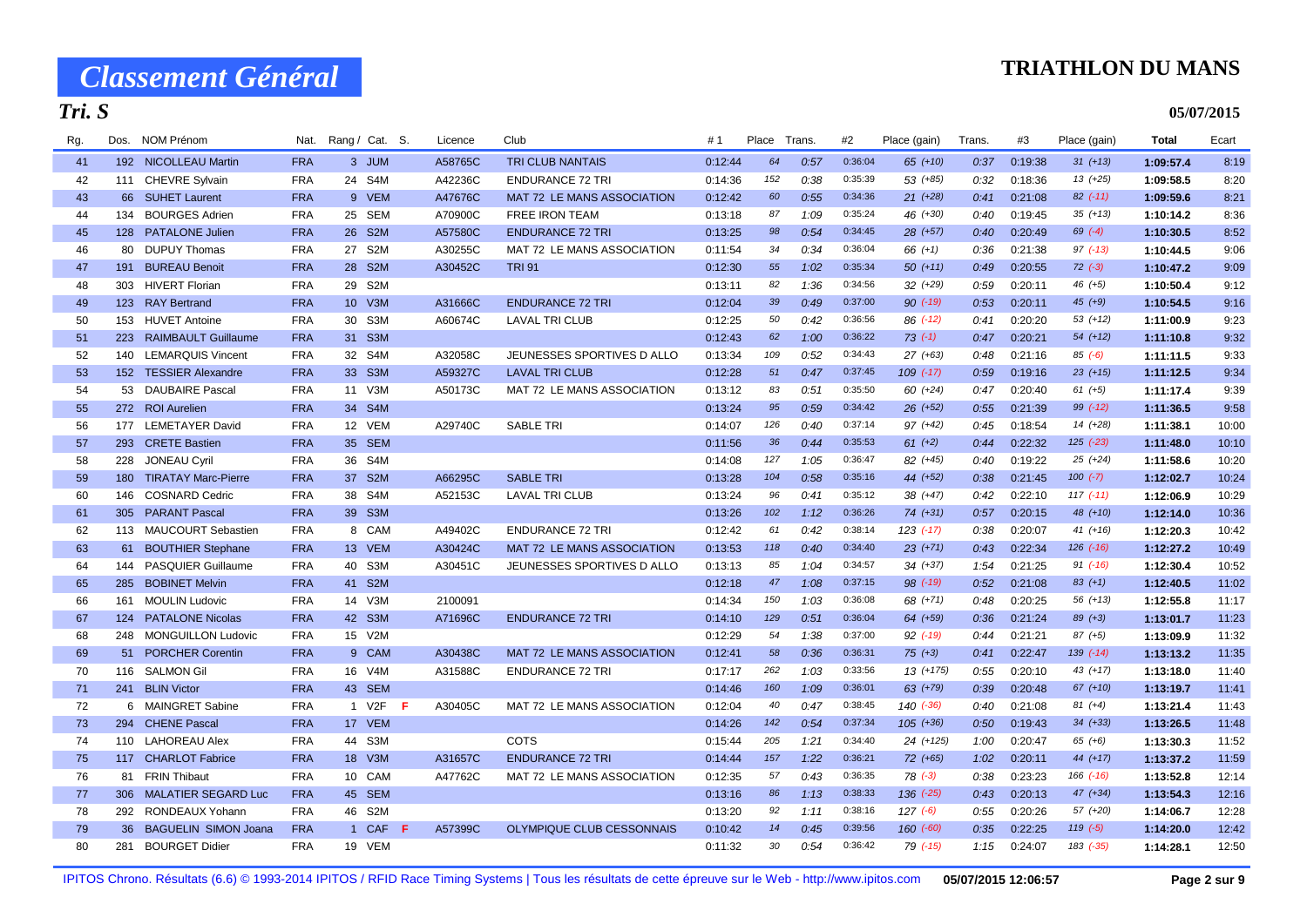#### **TRIATHLON DU MANS**

| 05/07/2015 |  |
|------------|--|
|------------|--|

| Rg. | Dos. | NOM Prénom                 | Nat.       | Rang / Cat. S. | Licence | Club                                | #1      | Place Trans. |      | #2      | Place (gain)  | Trans. | #3      | Place (gain)  | Total     | Ecart |
|-----|------|----------------------------|------------|----------------|---------|-------------------------------------|---------|--------------|------|---------|---------------|--------|---------|---------------|-----------|-------|
| 81  |      | 131 RICHARD Franck         | <b>FRA</b> | 47 S3M         |         | <b>ESPAD</b>                        | 0:14:12 | 131          | 1:34 | 0:35:49 | 59 (+56)      | 0:55   | 0:22:00 | $110(-6)$     | 1:14:28.9 | 12:51 |
| 82  |      | 216 PIOGE Daniel           | <b>FRA</b> | 21 V3M         | A49411C | <b>VSF TRI</b>                      | 0:14:45 | 159          | 1:21 | 0:37:16 | 99 (+35)      | 0:55   | 0:20:29 | 58 (+42)      | 1:14:44.9 | 13:07 |
| 83  |      | 127 GUILLEMOTO Marc        | <b>FRA</b> | 20 V2M         | A31646C | <b>ENDURANCE 72 TRI</b>             | 0:13:34 | 108          | 0:47 | 0:38:33 | $137 (+4)$    | 0:54   | 0:20:59 | $76(+21)$     | 1:14:44.9 | 13:07 |
| 84  |      | 68 PAUMARD Benoit          | <b>FRA</b> | 22 VEM         | A30280C | MAT 72 LE MANS ASSOCIATION          | 0:13:03 | 76           | 1:03 | 0:37:54 | $113(-7)$     | 0:46   | 0:22:04 | $113( -1)$    | 1:14:48.1 | 13:10 |
| 85  |      | 173 LE ROUX Yann           | <b>FRA</b> | 48 S4M         | A62246C | RSC CHAMPIGNY SUR MARNE             | 0:13:27 | 103          | 0:48 | 0:38:17 | $128 (+9)$    | 0:44   | 0:21:35 | $95 (+9)$     | 1:14:48.7 | 13:10 |
| 86  |      | 99 NOYER Mathieu           | <b>FRA</b> | 11 CAM         | A28754C | <b>ASPTT TRI ORLEANS</b>            | 0:14:35 | 151          | 0:45 | 0:35:47 | $57 (+79)$    | 0:47   | 0:23:01 | 150 (-14)     | 1:14:51.8 | 13:13 |
| 87  |      | 62 LORY Kevin              | <b>FRA</b> | 49 S3M         | A30448C | <b>MAT 72 LE MANS ASSOCIATION</b>   | 0:14:06 | 124          | 1:32 | 0:35:58 | $62$ $(+47)$  | 1:18   | 0:22:00 | 109 (-10)     | 1:14:52.4 | 13:14 |
| 88  |      | 55 DUBOIS Matthieu         | <b>FRA</b> | 50 S2M         | A30293C | MAT 72 LE MANS ASSOCIATION          | 0:13:57 | 121          | 0:43 | 0:38:27 | $134 (+4)$    | 0:40   | 0:21:11 | 84 (+29)      | 1:14:55.2 | 13:17 |
| 89  |      | 252 LEROUX Jeremi          | <b>FRA</b> | 51 SEM         |         |                                     | 0:16:05 | 217          | 1:06 | 0:36:59 | 89 (+87)      | 0:43   | 0:20:07 | $40 (+41)$    | 1:14:56.8 | 13:18 |
| 90  | 182  | <b>BRIANCEAU Emmanuel</b>  | <b>FRA</b> | 23 V2M         | A29743C | <b>SABLE TRI</b>                    | 0:12:55 | 72           | 1:08 | 0:35:15 | $43 (+22)$    | 0:50   | 0:24:58 | $216$ $(-40)$ | 1:15:03.9 | 13:26 |
| 91  |      | 100 TERRIEN Franck         | <b>FRA</b> | 24 V2M         | A49798C | <b>ASSP TRI53</b>                   | 0:14:37 | 155          | 0:52 | 0:38:34 | $138 (+27)$   | 0:45   | 0:20:24 | 55 (+37)      | 1:15:09.4 | 13:31 |
| 92  |      | 109 LAMY Franck            | <b>FRA</b> | 25 VEM         | A64024C | CHATEAU GONTIER TRI                 | 0:11:16 | 24           | 1:21 | 0:37:37 | $106$ $(-40)$ | 1:02   | 0:24:06 | 182 (-28)     | 1:15:18.8 | 13:40 |
| 93  |      | 299 RAVENEAU Vincent       | <b>FRA</b> | 52 SEM         |         |                                     | 0:13:33 | 107          | 1:10 | 0:38:23 | $132 (-9)$    | 0:58   | 0:21:29 | $92$ $(+23)$  | 1:15:30.5 | 13:52 |
| 94  |      | 122 SOUCHU Romain          | <b>FRA</b> | 53 S2M         | A57752C | <b>ENDURANCE 72 TRI</b>             | 0:15:23 | 195          | 1:01 | 0:36:32 | 76 (+88)      | 0:48   | 0:21:51 | $102 (+13)$   | 1:15:32.0 | 13:54 |
| 95  |      | 208 HUET Tom               | <b>FRA</b> | 12 CAM         | A49417C | <b>VSF TRI</b>                      | 0:13:55 | 119          | 1:26 | 0:39:39 | $156$ $(-22)$ | 0:36   | 0:20:05 | $39 (+46)$    | 1:15:39.1 | 14:01 |
| 96  | 133  | <b>BERGE Damien</b>        | <b>FRA</b> | 54 SEM         |         | EUROPEAN CYCLE TOUR                 | 0:11:13 | 21           | 1:03 | 0:37:40 | $108$ $(-40)$ | 0:48   | 0:25:00 | $217$ $(-35)$ | 1:15:41.3 | 14:03 |
| 97  |      | 138 REZE Jerome            | <b>FRA</b> | 55 S4M         | A63548C | JEUNESSES SPORTIVES D ALLO          | 0:14:34 | 149          | 1:41 | 0:36:42 | $80 (+41)$    | 0:58   | 0:21:53 | $104 (+11)$   | 1:15:45.5 | 14:07 |
| 98  |      | 142 PASQUIER Yoann         | <b>FRA</b> | 56 S4M         | A32040C | JEUNESSES SPORTIVES D ALLO          | 0:13:50 | 116          | 1:01 | 0:37:56 | $114 (+19)$   | 1:05   | 0:21:56 | $105$ $(-1)$  | 1:15:45.7 | 14:07 |
| 99  |      | 183 HIVERT Francois        | <b>FRA</b> | 57 SEM         | A58210C | <b>SABLE TRI</b>                    | 0:14:26 | 141          | 0:52 | 0:39:28 | $152 (+3)$    | 0:44   | 0:20:20 | 52 (+39)      | 1:15:47.9 | 14:10 |
| 100 | 255  | JAULNEAU Romuald           | <b>FRA</b> | 26 VEM         |         |                                     | 0:14:59 | 177          | 1:02 | 0:37:00 | $91 (+65)$    | 0:49   | 0:22:03 | $112 (+12)$   | 1:15:51.4 | 14:13 |
| 101 |      | 107 LEPETIT Patrick        | <b>FRA</b> | 27 V2M         | A47589C | <b>SEGRE ESSHA TRI</b>              | 0:16:22 | 231          | 1:12 | 0:35:26 | 47 (+121)     | 0:59   | 0:22:01 | $111 (+9)$    | 1:15:57.0 | 14:19 |
| 102 |      | 282 THIEFFRY Olivier       | <b>FRA</b> | 58 S4M         |         |                                     | 0:13:55 | 120          | 1:03 | 0:37:06 | $94 (+35)$    | 0:48   | 0:23:13 | 158 (-17)     | 1:16:02.1 | 14:24 |
| 103 | 251  | <b>MANDONNET Guillaume</b> | <b>FRA</b> | 59 S4M         |         |                                     | 0:14:45 | 158          | 1:28 | 0:37:06 | 95 (+36)      | 0:49   | 0:21:58 | 106 (+19)     | 1:16:03.1 | 14:25 |
| 104 |      | 244 FOIX Adrien            | <b>FRA</b> | 60 S3M         |         |                                     | 0:15:09 | 185          | 1:03 | 0:37:08 | $96 (+62)$    | 1:13   | 0:21:34 | $94 (+19)$    | 1:16:04.5 | 14:26 |
| 105 |      | 103 LEMASSON Vincent       | <b>FRA</b> | 61 SEM         | A29849C | <b>BEST TRI SAINT NAZAIRE</b>       | 0:11:27 | 29           | 0:39 | 0:38:16 | $126$ $(-36)$ | 0:43   | 0:25:11 | $219$ $(-40)$ | 1:16:12.7 | 14:34 |
| 106 | 190  | <b>PELLIER Sylvain</b>     | <b>FRA</b> | 62 S2M         |         | TRANS-FORME                         | 0:14:32 | 147          | 1:32 | 0:36:58 | 88 (+34)      | 0:52   | 0:22:27 | $120 (+7)$    | 1:16:18.5 | 14:40 |
| 107 |      | 132 GUERIN Julien          | <b>FRA</b> | 63 SEM         |         | <b>ESPAD</b>                        | 0:14:11 | 130          | 1:53 | 0:36:55 | $84 (+21)$    | 0:52   | 0:22:38 | $130 (+2)$    | 1:16:26.4 | 14:48 |
| 108 |      | 165 NOYER Bruno            | <b>FRA</b> | 28 V3M         | A29349C | ORLEANAIS TRI CLUB 45               | 0:14:36 | 153          | 1:04 | 0:37:25 | $101 (+38)$   | 0:59   | 0:22:31 | $123 (+7)$    | 1:16:32.7 | 14:54 |
| 109 |      | 147 ROBERT Emmanuel        | <b>FRA</b> | 64 S3M         | A59046C | <b>LAVAL TRI CLUB</b>               | 0:13:20 | 91           | 0:51 | 0:38:08 | $119 (+3)$    | 1:01   | 0:23:18 | $161$ $(-21)$ | 1:16:34.0 | 14:56 |
| 110 |      | 89 MEUNIER Franck          | <b>FRA</b> | 65 S4M         |         |                                     | 0:13:38 | 111          | 1:02 | 0:38:13 | $121 (+9)$    | 0:56   | 0:22:53 | $145 (-8)$    | 1:16:40.2 | 15:02 |
| 111 |      | 87 TACHEAU Damien          | <b>FRA</b> | 66 S3M         | A63275C | <b>ALENCON TRI</b>                  | 0:15:27 | 200          | 1:38 | 0:35:45 | $56(+101)$    | 1:06   | 0:22:46 | 138 (-12)     | 1:16:40.3 | 15:02 |
| 112 |      | 157 CHAMPIN Jean Michel    | <b>FRA</b> | 29 V2M         | A46092C | LES TRITONS CONDEENS                | 0:16:37 | 243          | 1:03 | 0:35:15 | 41 (+138)     | 1:02   | 0:22:53 | $144 (-7)$    | 1:16:46.7 | 15:08 |
| 113 |      | 139 VERNEAU Guillaume      | <b>FRA</b> | 67 S3M         | A49468C | JEUNESSES SPORTIVES D ALLO          | 0:16:21 | 230          | 1:07 | 0:37:39 | $107 (+85)$   | 1:10   | 0:20:32 | 59 (+32)      | 1:16:47.8 | 15:09 |
| 114 |      | 136 PIERRE Antoine         | <b>FRA</b> | 68 SEM         | A29311C | <b>J3 SPORTS AMILLY SECTION TRI</b> | 0:12:02 | 38           | 0:49 | 0:38:11 | $120(-31)$    | 0:44   | 0:25:15 | 225 (-45)     | 1:16:58.4 | 15:20 |
| 115 |      | 58 DURAND Ludovic          | <b>FRA</b> | 30 VEM         | A30334C | <b>MAT 72 LE MANS ASSOCIATION</b>   | 0:13:06 | 78           | 0:45 | 0:39:14 | $147$ $(-36)$ | 0:55   | 0:23:04 | $153(-1)$     | 1:17:00.5 | 15:22 |
| 116 | 314  | <b>PET Gerard</b>          | <b>FRA</b> | 31 V4M         | A31660C | <b>ENDURANCE 72 TRI</b>             | 0:17:14 | 260          | 1:09 | 0:36:55 | 85 (+113)     | 1:01   | 0:20:48 | 68 (+31)      | 1:17:04.6 | 15:26 |
| 117 |      | 304 LAMBERT Bruno          | <b>FRA</b> | 32 V2M         |         |                                     | 0:15:26 | 199          | 1:01 | 0:37:47 | $110 (+68)$   | 0:52   | 0:22:06 | $115 (+14)$   | 1:17:09.8 | 15:31 |
| 118 |      | 220 FOYER Antoine          | <b>FRA</b> | 69 S4M         |         |                                     | 0:15:05 | 182          | 1:20 | 0:38:27 | $133 (+43)$   | 1:25   | 0:20:57 | $75 (+21)$    | 1:17:11.0 | 15:33 |
| 119 |      | 210 HUET Patrick           | <b>FRA</b> | 33 V3M         | A30614C | <b>VSF TRI</b>                      | 0:16:12 | 225          | 1:16 | 0:35:08 | 36 (+129)     | 1:02   | 0:23:36 | $172$ $(-23)$ | 1:17:12.4 | 15:34 |
| 120 |      | 156 NICOLLE Gerard         | <b>FRA</b> | 34 V4M         | A68531C | <b>LES TRITONS CONDEENS</b>         | 0:16:16 | 226          | 1:23 | 0:35:13 | 40 (+125)     | 1:24   | 0:23:04 | 154 (-19)     | 1:17:18.2 | 15:40 |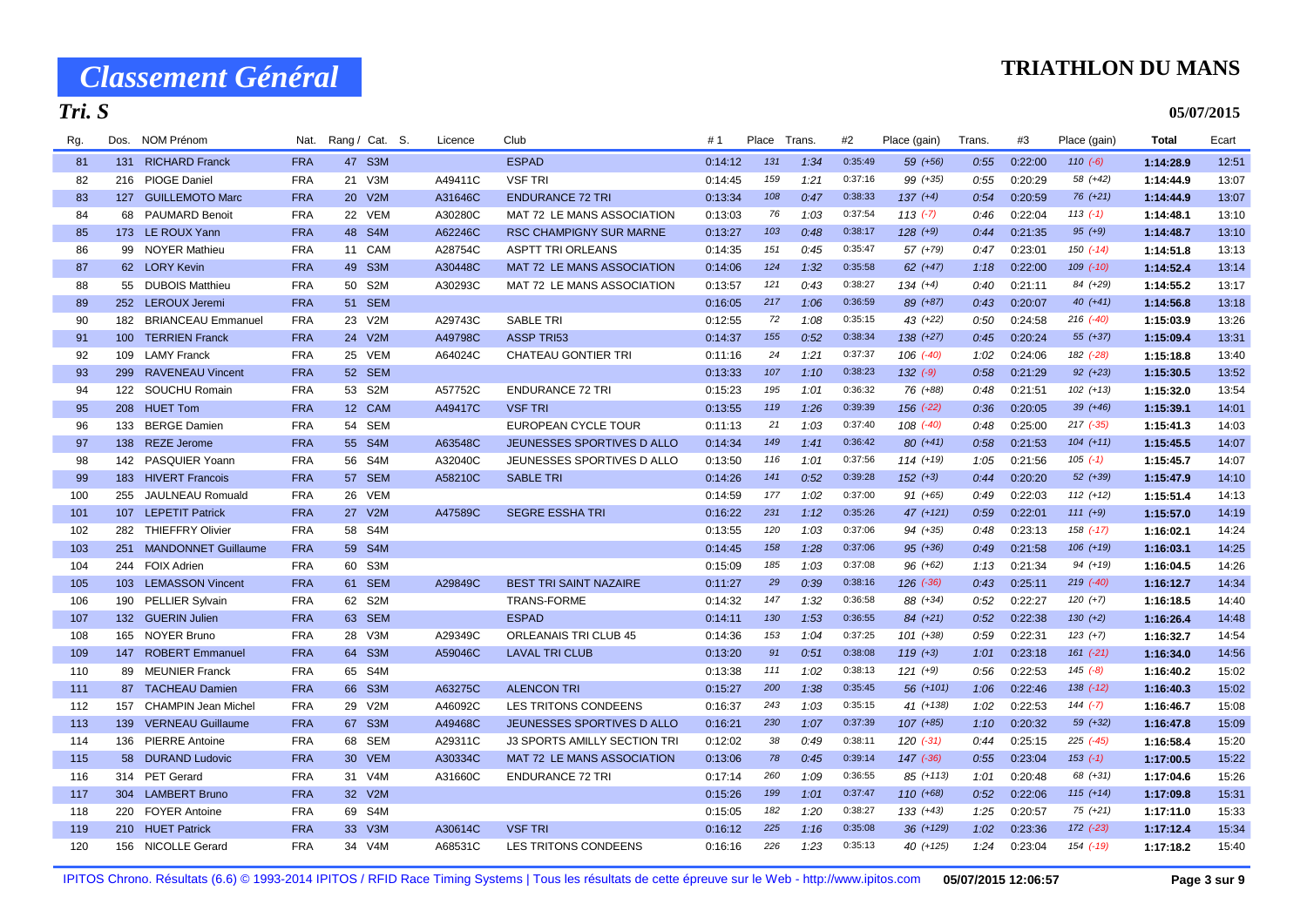#### **TRIATHLON DU MANS**

| 05/07/2015 |
|------------|
|------------|

| Rg. |     | Dos. NOM Prénom            | Nat.       | Rang / Cat. S. |        |     | Licence | Club                              | #1      | Place Trans. |      | #2      | Place (gain)  | Trans. | #3      | Place (gain)  | <b>Total</b> | Ecart |
|-----|-----|----------------------------|------------|----------------|--------|-----|---------|-----------------------------------|---------|--------------|------|---------|---------------|--------|---------|---------------|--------------|-------|
| 121 |     | 26 ANGIBAUD Marion         | <b>FRA</b> |                | 1 SEF  | -F  | A62446C | <b>ANGERS TRI</b>                 | 0:11:24 | 28           | 0:42 | 0:41:57 | $215$ (-101)  | 0:42   | 0:22:38 | $131 (+8)$    | 1:17:20.9    | 15:43 |
| 122 | 189 | <b>MERCIER Gregory</b>     | <b>FRA</b> |                | 70 S4M |     | A64478C | <b>TOBESPORT</b>                  | 0:16:24 | 233          | 1:24 | 0:36:51 | 83 (+98)      | 0:56   | 0:21:51 | $103 (+13)$   | 1:17:23.1    | 15:45 |
| 123 | 257 | PASCOT Adrien              | <b>FRA</b> |                | 71 SEM |     |         |                                   | 0:14:51 | 165          | 0:57 | 0:37:20 | $100 (+46)$   | 1:08   | 0:23:13 | $159 (-4)$    | 1:17:26.9    | 15:49 |
| 124 |     | 162 CHAMPEIL Alexandre     | <b>FRA</b> |                | 35 VEM |     | A70393C | <b>MEUDON TRIATHLON</b>           | 0:11:03 | 18           | 1:19 | 0:40:09 | $165$ $(-75)$ | 0:55   | 0:24:05 | 181 (-31)     | 1:17:28.5    | 15:50 |
| 125 |     | 32 CLERC Eugenie           | <b>FRA</b> |                | 2 S3F  | F.  | A19779C | <b>LAVAL TRI CLUB</b>             | 0:12:11 | 45           | 0:40 | 0:42:53 | 234 (-109)    | 0:40   | 0:21:19 | 86 (+29)      | 1:17:40.2    | 16:02 |
| 126 | 84  | <b>BIZERAY Marc</b>        | <b>FRA</b> |                | 72 S2M |     | A64669C | MAT 72 LE MANS ASSOCIATION        | 0:15:50 | 208          | 1:26 | 0:38:07 | 118 (+57)     | 0:49   | 0:21:33 | 93 (+25)      | 1:17:42.8    | 16:04 |
| 127 | 286 | <b>DEROUINEAU Fabien</b>   | <b>FRA</b> |                | 73 S2M |     |         |                                   | 0:11:50 | 33           | 0:54 | 0:40:53 | $196$ $(-92)$ | 0:49   | 0:23:20 | $165$ (-2)    | 1:17:44.9    | 16:07 |
| 128 | 98  | <b>RIVIERE Mickael</b>     | <b>FRA</b> |                | 36 V2M |     | A31225C | <b>ASPTT ANGERS</b>               | 0:14:30 | 144          | 1:36 | 0:36:06 | $67$ (+58)    | 1:10   | 0:24:40 | 209 (-42)     | 1:17:59.5    | 16:21 |
| 129 | 217 | <b>BOULIN Florian</b>      | <b>FRA</b> |                | 13 CAM |     | A66921C | <b>VSF TRI</b>                    | 0:12:29 | 53           | 0:40 | 0:40:10 | 167 (-68)     | 0:47   | 0:24:01 | $180(-8)$     | 1:18:04.0    | 16:26 |
| 130 | 247 | <b>MABON Thierry</b>       | <b>FRA</b> |                | 37 VEM |     |         |                                   | 0:13:25 | 99           | 1:29 | 0:37:31 | $104 (+9)$    | 0:55   | 0:24:48 | $214 (-40)$   | 1:18:05.6    | 16:27 |
| 131 |     | 242 DUCLOS Yves            | <b>FRA</b> |                | 39 V2M |     |         |                                   | 0:13:47 | 114          | 1:28 | 0:41:27 | $207$ $(-58)$ | 0:47   | 0:20:41 | $62 (+41)$    | 1:18:08.0    | 16:30 |
| 132 |     | 96 DROGUET Hubert          | <b>FRA</b> |                | 38 V4M |     | A28368C | <b>ASFAS TRI</b>                  | 0:14:52 | 167          | 0:51 | 0:36:43 | $81 (+76)$    | 1:03   | 0:24:42 | $212$ $(-41)$ | 1:18:08.0    | 16:30 |
| 133 |     | 215 TAFFOREAU Sylvain      | <b>FRA</b> |                | 74 S4M |     | A50189C | <b>VSF TRI</b>                    | 0:16:34 | 241          | 0:46 | 0:35:35 | $51 (+138)$   | 0:52   | 0:24:26 | $195$ $(-30)$ | 1:18:10.2    | 16:32 |
| 134 | 268 | <b>LEBRETON Thomas</b>     | <b>FRA</b> |                | 75 S3M |     |         |                                   | 0:15:07 | 184          | 2:03 | 0:40:24 | $177(-4)$     | 0:33   | 0:20:16 | 49 (+54)      | 1:18:20.6    | 16:42 |
| 135 | 311 | <b>POUGET Julien</b>       | <b>FRA</b> |                | 76 SEM |     |         |                                   | 0:13:09 | 81           | 1:00 | 0:38:14 | $124 (-8)$    | 0:53   | 0:25:07 | $218$ $(-46)$ | 1:18:21.0    | 16:43 |
| 136 | 269 | <b>LEBRETON Mathieu</b>    | <b>FRA</b> |                | 77 S3M |     |         |                                   | 0:15:01 | 178          | 1:20 | 0:40:35 | $188(-1)$     | 0:52   | 0:20:36 | $60 (+43)$    | 1:18:21.3    | 16:43 |
| 137 | 184 | DE VILLEMANDY Nicolas      | <b>FRA</b> |                | 78 S3M |     | A52461C | SCA 2000 TRI EVRY                 | 0:15:24 | 197          | 1:24 | 0:37:58 | $115(+60)$    | 0:44   | 0:23:02 | 151(0)        | 1:18:28.6    | 16:50 |
| 138 | 298 | <b>LEMESLE Aurelien</b>    | <b>FRA</b> |                | 79 SEM |     |         |                                   | 0:16:42 | 246          | 0:53 | 0:39:16 | 148 (+70)     | 0:44   | 0:21:04 | 79 (+38)      | 1:18:36.0    | 16:58 |
| 139 |     | 40 MENOURY Kelly           | <b>FRA</b> |                | 3 S2F  | -F. |         |                                   | 0:12:00 | 37           | 0:37 | 0:42:30 | 228 (-107)    | 0:36   | 0:22:55 | $146 (+5)$    | 1:18:36.1    | 16:58 |
| 140 | 319 | <b>COUBARD Alexandre</b>   | <b>FRA</b> |                | 80 S2M |     | A72006C | <b>LAVAL TRI CLUB</b>             | 0:13:12 | 84           | 1:08 | 0:38:48 | $141 (-34)$   | 0:57   | 0:24:36 | $201$ $(-22)$ | 1:18:38.7    | 17:00 |
| 141 |     | 54 GIRAUDEAU Christophe    | <b>FRA</b> |                | 40 V3M |     | A43173C | <b>MAT 72 LE MANS ASSOCIATION</b> | 0:13:08 | 80           | 1:24 | 0:40:31 | 183 (-62)     | 0:51   | 0:23:07 | $156 (+1)$    | 1:18:58.9    | 17:21 |
| 142 | 266 | <b>GUINOIS Alexandre</b>   | <b>FRA</b> |                | 81 S4M |     |         |                                   | 0:15:45 | 206          | 1:51 | 0:39:00 | $143 (+36)$   | 1:10   | 0:21:22 | 88 (+28)      | 1:19:05.3    | 17:27 |
| 143 | 271 | <b>PINOT Benoit</b>        | <b>FRA</b> |                | 41 VEM |     |         |                                   | 0:14:31 | 145          | 1:38 | 0:39:44 | $158$ $(-13)$ | 1:01   | 0:22:14 | $118 (+15)$   | 1:19:06.8    | 17:28 |
| 144 | 295 | <b>POUNIT Thomas</b>       | <b>FRA</b> |                | 82 S2M |     |         |                                   | 0:15:30 | 202          | 1:28 | 0:37:28 | $103 (+69)$   | 1:06   | 0:23:43 | $176$ $(-11)$ | 1:19:12.8    | 17:34 |
| 145 | 167 | <b>DIEUDONNE Jean Marc</b> | <b>FRA</b> |                | 42 V3M |     | A02009C | <b>POISSY TRI</b>                 | 0:15:50 | 209          | 0:48 | 0:38:41 | 139 (+60)     | 0:57   | 0:22:58 | $148 (+4)$    | 1:19:12.9    | 17:35 |
| 146 | 129 | <b>BROUARD Loic</b>        | <b>FRA</b> |                | 43 VEM |     |         | <b>ESC CHAMPAGNE</b>              | 0:16:28 | 234          | 1:22 | 0:36:32 | $77(+102)$    | 0:53   | 0:24:11 | 190 (-14)     | 1:19:24.1    | 17:46 |
| 147 |     | 82 DEMEME-THEROUIN Jimm    | <b>FRA</b> |                | 83 S3M |     | A62599C | MAT 72 LE MANS ASSOCIATION        | 0:15:02 | 180          | 1:06 | 0:40:40 | $192 (+5)$    | 1:01   | 0:21:38 | 98 (+28)      | 1:19:25.0    | 17:47 |
| 148 | 264 | <b>DUPONT William</b>      | <b>FRA</b> |                | 44 V2M |     |         |                                   | 0:14:54 | 168          | 0:52 | 0:37:26 | $102 (+48)$   | 1:02   | 0:25:14 | 222 (-28)     | 1:19:25.7    | 17:47 |
| 149 | 187 | <b>PELTIER Fabrice</b>     | <b>FRA</b> |                | 84 S3M |     | A71588C | <b>TOBESPORT</b>                  | 0:12:13 | 46           | 1:17 | 0:42:18 | 224 (-109)    | 0:52   | 0:22:49 | $140 (+6)$    | 1:19:26.4    | 17:48 |
| 150 | 238 | <b>GARCIA Mickael</b>      | <b>FRA</b> |                | 45 VEM |     |         |                                   | 0:13:51 | 117          | 1:19 | 0:40:25 | 178 (-35)     | 0:45   | 0:23:08 | $157 (+2)$    | 1:19:26.7    | 17:48 |
| 151 |     | 302 MONNEYRAC Gregory      | <b>FRA</b> |                | 46 VEM |     |         |                                   | 0:14:36 | 154          | 1:39 | 0:39:59 | $161$ $(-10)$ | 0:46   | 0:22:31 | $124 (+13)$   | 1:19:29.1    | 17:51 |
| 152 |     | 48 CHAUMONT Constant       | <b>FRA</b> |                | 85 S4M |     | A30261C | MAT 72 LE MANS ASSOCIATION        | 0:14:23 | 139          | 1:23 | 0:39:35 | $155$ $(-11)$ | 0:51   | 0:23:26 | $168$ $(-2)$  | 1:19:35.2    | 17:57 |
| 153 |     | 33 JAMOIS Charline         | <b>FRA</b> |                | 4 S4F  | -F. | A46958C | LES SABLES VENDEE TRI             | 0:12:49 | 67           | 1:01 | 0:42:48 | 232 (-104)    | 0:37   | 0:22:28 | $122 (+18)$   | 1:19:40.7    | 18:02 |
| 154 |     | 245 FATOUX Florent         | <b>FRA</b> |                | 86 S3M |     |         |                                   | 0:12:51 | 68           | 1:41 | 0:38:03 | $116$ $(-27)$ | 0:55   | 0:26:13 | $245$ $(-59)$ | 1:19:40.7    | 18:02 |
| 155 | 262 | <b>BARRE Alain</b>         | <b>FRA</b> |                | 47 V2M |     |         |                                   | 0:12:57 | 75           | 1:32 | 0:39:30 | $153$ $(-52)$ | 1:14   | 0:24:37 | $205$ (-28)   | 1:19:47.1    | 18:09 |
| 156 | 235 | <b>MONTPEYROUX Pierre</b>  | <b>FRA</b> |                | 48 V3M |     |         |                                   | 0:15:03 | 181          | 1:39 | 0:39:07 | 144 (+25)     | 1:29   | 0:22:35 | 127(0)        | 1:19:50.8    | 18:12 |
| 157 |     | 30 MAILLARD Lise           | <b>FRA</b> |                | 2 CAF  | -F. | A44634C | TRI FLERS LA FERTE MACE           | 0:11:15 | 23           | 0:58 | 0:42:53 | 235 (-120)    | 0:45   | 0:24:08 | 184 (-14)     | 1:19:57.2    | 18:19 |
| 158 |     | 5 GRIVEAU Pascale          | <b>FRA</b> |                | 2 V2F  | -F  | A30283C | MAT 72 LE MANS ASSOCIATION        | 0:16:06 | 218          | 0:58 | 0:41:16 | $203 (+17)$   | 0:51   | 0:20:50 | $70(+43)$     | 1:19:58.9    | 18:21 |
| 159 |     | 2 GIBON Marjorie           | <b>FRA</b> |                | 5 S4F  | F.  | A59109C | MAT 72 LE MANS ASSOCIATION        | 0:12:41 | 59           | 1:30 | 0:42:40 | 230 (-118)    | 0:50   | 0:22:37 | $128 (+18)$   | 1:20:15.1    | 18:37 |
| 160 |     | 224 CREBASSA Denis         | <b>FRA</b> |                | 49 VEM |     |         |                                   | 0:15:53 | 212          | 1:32 | 0:39:07 | $145 (+44)$   | 1:00   | 0:22:52 | $143 (+8)$    | 1:20:22.0    | 18:44 |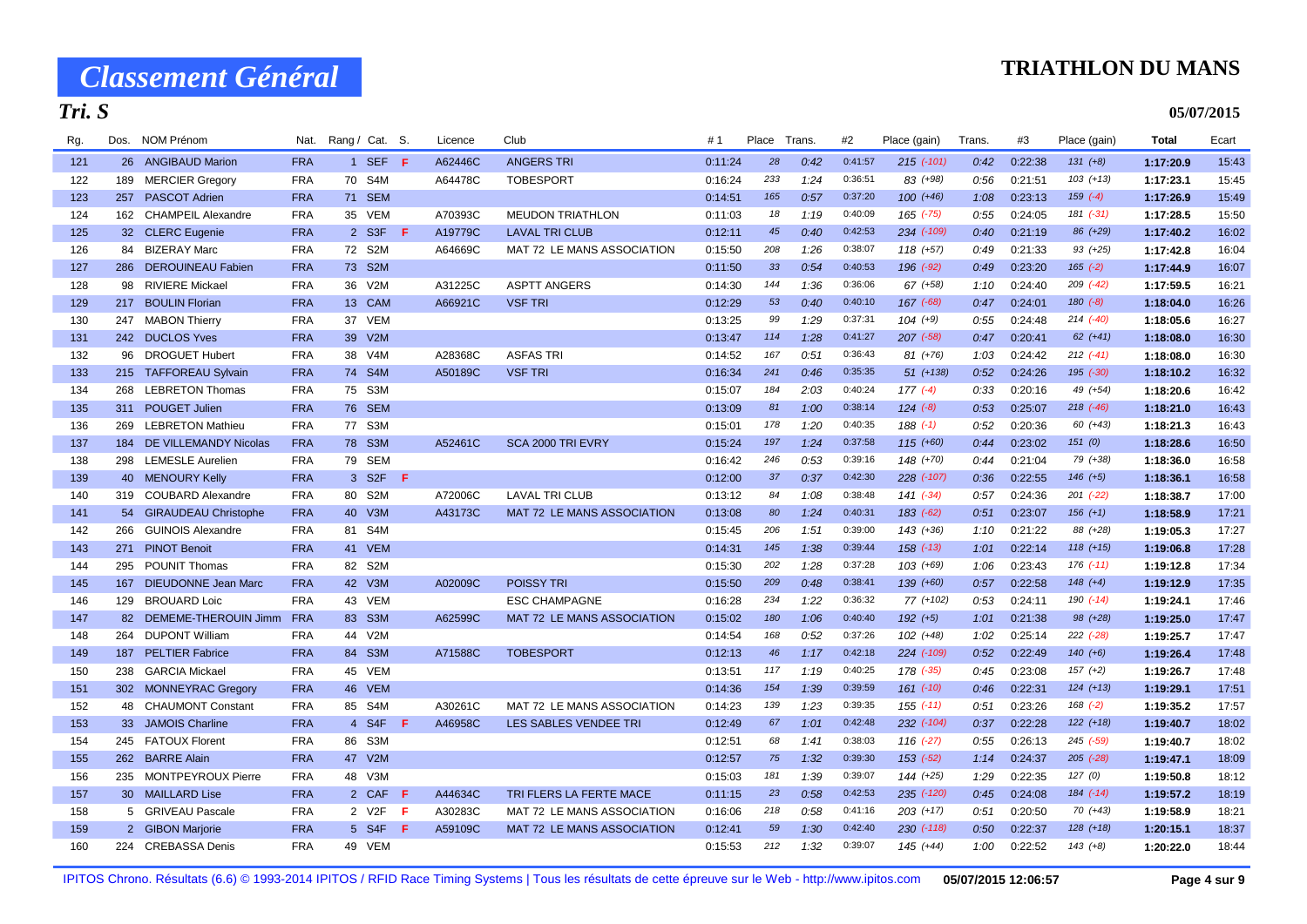#### **TRIATHLON DU MANS**

| 05/07/2015 |  |
|------------|--|
|------------|--|

| Rg. | Dos. | <b>NOM Prénom</b>        | Nat.       |     |                        | Rang / Cat. S.   | Licence | Club                              | #1      | Place | Trans. | #2      | Place (gain)    | Trans. | #3      | Place (gain)  | <b>Total</b> | Ecart |
|-----|------|--------------------------|------------|-----|------------------------|------------------|---------|-----------------------------------|---------|-------|--------|---------|-----------------|--------|---------|---------------|--------------|-------|
| 161 |      | 10 DESPRES Lydie         | <b>FRA</b> |     |                        | 3 VEF F          | A30422C | <b>MAT 72 LE MANS ASSOCIATION</b> | 0:15:12 | 188   | 0:59   | 0:39:50 | $159(+27)$      | 0:40   | 0:23:51 | 178(0)        | 1:20:30.8    | 18:52 |
| 162 |      | 279 HEURTAULT Hugues     | <b>FRA</b> |     | 14 CAM                 |                  |         |                                   | 0:14:55 | 171   | 1:36   | 0:40:25 | $179(-7)$       | 1:00   | 0:22:45 | $136 (+16)$   | 1:20:37.8    | 18:59 |
| 163 | 275  | <b>GRELLET Guillaume</b> | <b>FRA</b> |     | 87 S3M                 |                  |         |                                   | 0:15:45 | 207   | 1:38   | 0:40:04 | $162 (+23)$     | 1:12   | 0:22:04 | $114 (+21)$   | 1:20:41.8    | 19:03 |
| 164 | 246  | <b>CHARTIER Julien</b>   | <b>FRA</b> |     | 88 S4M                 |                  |         |                                   | 0:17:26 | 270   | 1:44   | 0:41:02 | 198 (+40)       | 1:04   | 0:19:29 | $30 (+66)$    | 1:20:42.5    | 19:04 |
| 165 | 259  | <b>BOURGEOIS Marc</b>    | <b>FRA</b> |     | 89<br>S <sub>3</sub> M |                  |         |                                   | 0:13:21 | 93    | 2:24   | 0:41:03 | $199(-81)$      | 1:17   | 0:22:45 | $135 (+9)$    | 1:20:47.0    | 19:09 |
| 166 | 108  | MOINEAU Stephane         | <b>FRA</b> |     | 50 VEM                 |                  | A45984C | <b>CHATEAU GONTIER TRI</b>        | 0:17:29 | 271   | 0:57   | 0:39:25 | $151 (+82)$     | 0:50   | 0:22:28 | 121 (+23)     | 1:21:05.5    | 19:27 |
| 167 | 270  | <b>GEORGE Pierrick</b>   | <b>FRA</b> |     | 90 S3M                 |                  |         |                                   | 0:14:56 | 173   | 0:47   | 0:39:09 | $146 (+33)$     | 0:45   | 0:25:35 | $234 (-27)$   | 1:21:10.8    | 19:32 |
| 168 | 237  | <b>FROGER Cyril</b>      | <b>FRA</b> |     | S4M<br>91              |                  |         |                                   | 0:17:51 | 282   | 1:10   | 0:40:51 | 194 (+58)       | 1:14   | 0:20:09 | 42 (+56)      | 1:21:13.7    | 19:35 |
| 169 | 193  | <b>MAILLARD Philippe</b> | <b>FRA</b> |     | 51 V3M                 |                  | A72935C | TRI FLERS LA FERTE MACE           | 0:14:58 | 175   | 1:15   | 0:38:19 | $129 (+41)$     | 1:18   | 0:25:27 | $231 (-35)$   | 1:21:15.7    | 19:37 |
| 170 | 159  | <b>GUILLON Fabrice</b>   | <b>FRA</b> |     | 52 VEM                 |                  | A72024L | <b>LES TRITONS CONDEENS</b>       | 0:14:01 | 122   | 1:47   | 0:38:56 | $142$ $(-14)$   | 0:54   | 0:25:41 | $235$ $(-34)$ | 1:21:16.9    | 19:39 |
| 171 |      | 17 CARRE Charlotte       | <b>FRA</b> |     | 6 S4F                  | F.               | A03897C | <b>VSF TRI</b>                    | 0:12:23 | 49    | 1:03   | 0:44:04 | 250 (-136)      | 0:51   | 0:23:03 | $152 (+14)$   | 1:21:20.4    | 19:42 |
| 172 | 274  | <b>BONNET Guillaume</b>  | <b>FRA</b> |     | 92 S4M                 |                  |         |                                   | 0:15:18 | 190   | 1:26   | 0:38:30 | $135 (+44)$     | 1:36   | 0:24:34 | 199 (-26)     | 1:21:20.9    | 19:43 |
| 173 |      | 65 CHARPENTIER Tony      | <b>FRA</b> |     | 93 S4M                 |                  | A30386C | MAT 72 LE MANS ASSOCIATION        | 0:17:20 | 265   | 1:08   | 0:40:18 | 174 (+54)       | 0:43   | 0:22:00 | $108 (+38)$   | 1:21:26.1    | 19:48 |
| 174 | 102  | <b>RABEAU Guenael</b>    | <b>FRA</b> |     | 94 S2M                 |                  |         |                                   | 0:18:49 | 291   | 1:11   | 0:38:13 | 122 (+95)       | 1:08   | 0:22:10 | $116 (+22)$   | 1:21:29.5    | 19:51 |
| 175 | 301  | <b>BLAIRE Matthieu</b>   | <b>FRA</b> |     | 95 S4M                 |                  |         |                                   | 0:15:01 | 179   | 1:43   | 0:40:17 | $173$ $(-1)$    | 1:04   | 0:23:30 | $170 (+5)$    | 1:21:32.7    | 19:54 |
| 176 |      | 9 VERON Virginie         | <b>FRA</b> |     | 7 S2F                  | -F.              | A64239C | MAT 72 LE MANS ASSOCIATION        | 0:14:48 | 162   | 0:59   | 0:41:40 | $209$ $(-21)$   | 0:53   | 0:23:18 | $162 (+7)$    | 1:21:35.1    | 19:57 |
| 177 |      | 277 LEROUX Philippe      | <b>FRA</b> |     | 53 VEM                 |                  |         |                                   | 0:16:29 | 236   | 1:06   | 0:40:50 | $193 (+32)$     | 0:34   | 0:22:38 | 129 (+27)     | 1:21:35.2    | 19:57 |
| 178 | 260  | <b>FOUGERAY Anthony</b>  | <b>FRA</b> |     | 54 VEM                 |                  |         |                                   | 0:16:09 | 220   | 1:51   | 0:40:17 | 172 (+23)       | 1:32   | 0:21:49 | $101 (+19)$   | 1:21:35.4    | 19:57 |
| 179 |      | 52 PORCHER Laurent       | <b>FRA</b> |     | 55 V2M                 |                  | A62301C | <b>MAT 72 LE MANS ASSOCIATION</b> | 0:17:05 | 257   | 1:25   | 0:37:48 | $111 (+91)$     | 0:51   | 0:24:30 | 197 (-13)     | 1:21:37.1    | 19:59 |
| 180 | 289  | <b>ODEAU Thierry</b>     | <b>FRA</b> |     | V <sub>2</sub> M<br>56 |                  |         |                                   | 0:16:57 | 252   | 2:04   | 0:40:36 | 189 (+29)       | 0:42   | 0:21:24 | $90 (+43)$    | 1:21:40.0    | 20:02 |
| 181 |      | 218 BESSIERE David       | <b>FRA</b> |     | 96 S4M                 |                  |         |                                   | 0:17:03 | 256   | 1:16   | 0:40:35 | $187 (+41)$     | 0:50   | 0:21:59 | $107 (+34)$   | 1:21:40.2    | 20:02 |
| 182 |      | 45 MERCKX Audrey         | <b>FRA</b> |     |                        | 8 S3F F          |         |                                   | 0:14:15 | 133   | 1:10   | 0:41:40 | $210(-48)$      | 0:35   | 0:24:10 | $187(-1)$     | 1:21:46.8    | 20:08 |
| 183 |      | 93 TABURET Michel        | <b>FRA</b> |     | 57 VEM                 |                  | A34116C | <b>ARGENTAN TRI</b>               | 0:13:18 | 88    | 1:28   | 0:38:05 | $117$ $(-12)$   | 1:20   | 0:27:40 | $268$ $(-83)$ | 1:21:48.4    | 20:10 |
| 184 |      | 78 GUERAUD Fabrice       | <b>FRA</b> |     | 58 V2M                 |                  | A30302C | MAT 72 LE MANS ASSOCIATION        | 0:16:45 | 247   | 1:05   | 0:40:31 | 182 (+47)       | 0:57   | 0:22:39 | $132 (+16)$   | 1:21:54.3    | 20:16 |
| 185 |      | 14 LACROUTE Marianne     | <b>FRA</b> |     | 3 CAF                  | -F.              | A45124C | <b>ENDURANCE 72 TRI</b>           | 0:12:28 | 52    | 0:40   | 0:43:34 | 241 (-121)      | 0:37   | 0:24:39 | $207$ $(-12)$ | 1:21:55.7    | 20:17 |
| 186 | 120  | THOUMAZEAU Loic          | <b>FRA</b> |     | 97 S3M                 |                  | A44106C | <b>ENDURANCE 72 TRI</b>           | 0:14:50 | 164   | 1:36   | 0:40:08 | $164 (-5)$      | 0:52   | 0:24:34 | 198 (-17)     | 1:21:57.0    | 20:19 |
| 187 |      | 315 GASSE Bertrand       | <b>FRA</b> |     | 59 V2M                 |                  | A32036C | JEUNESSES SPORTIVES D ALLO        | 0:16:33 | 239   | 1:16   | 0:40:34 | 186 (+36)       | 0:47   | 0:22:51 | $141 (+16)$   | 1:21:58.4    | 20:20 |
| 188 |      | 91 TABUTAUD Ludovic      | <b>FRA</b> |     | 60                     | <b>VEM</b>       | A30490C | <b>ANJOU TRI TRELAZE</b>          | 0:15:23 | 196   | 1:00   | 0:42:04 | $219(-9)$       | 0:44   | 0:22:52 | $142 (+17)$   | 1:22:00.1    | 20:22 |
| 189 | 225  | <b>LANDAIS Jeremy</b>    | <b>FRA</b> |     | 98<br>S <sub>2</sub> M |                  |         |                                   | 0:18:17 | 286   | 1:29   | 0:38:22 | $131 (+91)$     | 1:15   | 0:22:41 | $134(+6)$     | 1:22:01.2    | 20:23 |
| 190 | 221  | ROSEL Jean-Pascal        | <b>FRA</b> |     | V2M<br>61              |                  |         |                                   | 0:14:48 | 163   | 1:13   | 0:40:04 | $163 (+1)$      | 0:57   | 0:25:12 | 220 (-28)     | 1:22:11.4    | 20:33 |
| 191 |      | 188 CONILLEAU Sebastien  | <b>FRA</b> |     | 99 S4M                 |                  | A32563C | <b>TOBESPORT</b>                  | 0:14:20 | 138   | 0:44   | 0:40:14 | $170$ $(-10)$   | 0:53   | 0:26:09 | $242$ $(-43)$ | 1:22:18.3    | 20:40 |
| 192 |      | 7 FOUCAUD Jeanne         | <b>FRA</b> |     |                        | 1 JUF F          | A30382C | MAT 72 LE MANS ASSOCIATION        | 0:11:55 | 35    | 0:41   | 0:43:34 | 240 (-128)      | 0:43   | 0:25:27 | 232 (-29)     | 1:22:18.7    | 20:40 |
| 193 |      | 143 PICHON Roger         | <b>FRA</b> |     | 62 V3M                 |                  | A32031C | JEUNESSES SPORTIVES D ALLO        | 0:15:25 | 198   | 1:58   | 0:40:10 | $168 (+12)$     | 1:54   | 0:23:05 | $155 (-7)$    | 1:22:29.3    | 20:51 |
| 194 |      | 312 HAMME Alexandre      | <b>FRA</b> | 100 |                        | S <sub>3</sub> M | A51437C | <b>ENDURANCE 72 TRI</b>           | 0:13:19 | 90    | 1:05   | 0:41:52 | $213$ ( $-75$ ) | 1:04   | 0:25:16 | 226 (-29)     | 1:22:34.0    | 20:56 |
| 195 | 300  | <b>HUREL Joel</b>        | <b>FRA</b> |     | V3M<br>63              |                  |         |                                   | 0:15:22 | 194   | 1:23   | 0:43:54 | $248$ $(-42)$   | 1:11   | 0:20:47 | 66 (+41)      | 1:22:34.7    | 20:56 |
| 196 | 227  | <b>LEFEVRE Richard</b>   | <b>FRA</b> |     | 64 V2M                 |                  |         |                                   | 0:14:54 | 169   | 1:48   | 0:42:08 | $220$ $(-45)$   | 0:34   | 0:23:15 | 160 (+18)     | 1:22:37.1    | 20:59 |
| 197 | 213  | <b>CARRE Guy</b>         | <b>FRA</b> |     | V <sub>5</sub> M<br>65 |                  | A30528C | <b>VSF TRI</b>                    | 0:16:55 | 251   | 1:14   | 0:40:09 | 166 (+53)       | 1:01   | 0:23:25 | $167 (+1)$    | 1:22:43.1    | 21:05 |
| 198 |      | 171 FOURNIER Nicolas     | <b>FRA</b> |     | 66                     | <b>VEM</b>       |         | <b>REQUEIL</b>                    | 0:15:20 | 192   | 1:35   | 0:40:38 | $191 (+5)$      | 0:54   | 0:24:27 | 196 (-11)     | 1:22:52.6    | 21:14 |
| 199 | 174  | <b>LETESSIER Damien</b>  | <b>FRA</b> | 101 | S <sub>4</sub> M       |                  |         | <b>RUNNING CLUB CROISICAIS</b>    | 0:16:35 | 242   | 1:15   | 0:37:53 | $112(+89)$      | 1:08   | 0:26:10 | 244 (-46)     | 1:22:58.2    | 21:20 |
| 200 | 25   | ROPERCH Wanda            | <b>FRA</b> |     | 9 SEF                  | -F               | A56871C | <b>ANGERS TRI</b>                 | 0:13:31 | 105   | 1:04   | 0:43:52 | 246 (-101)      | 1:01   | 0:23:36 | $171 (+6)$    | 1:23:01.4    | 21:23 |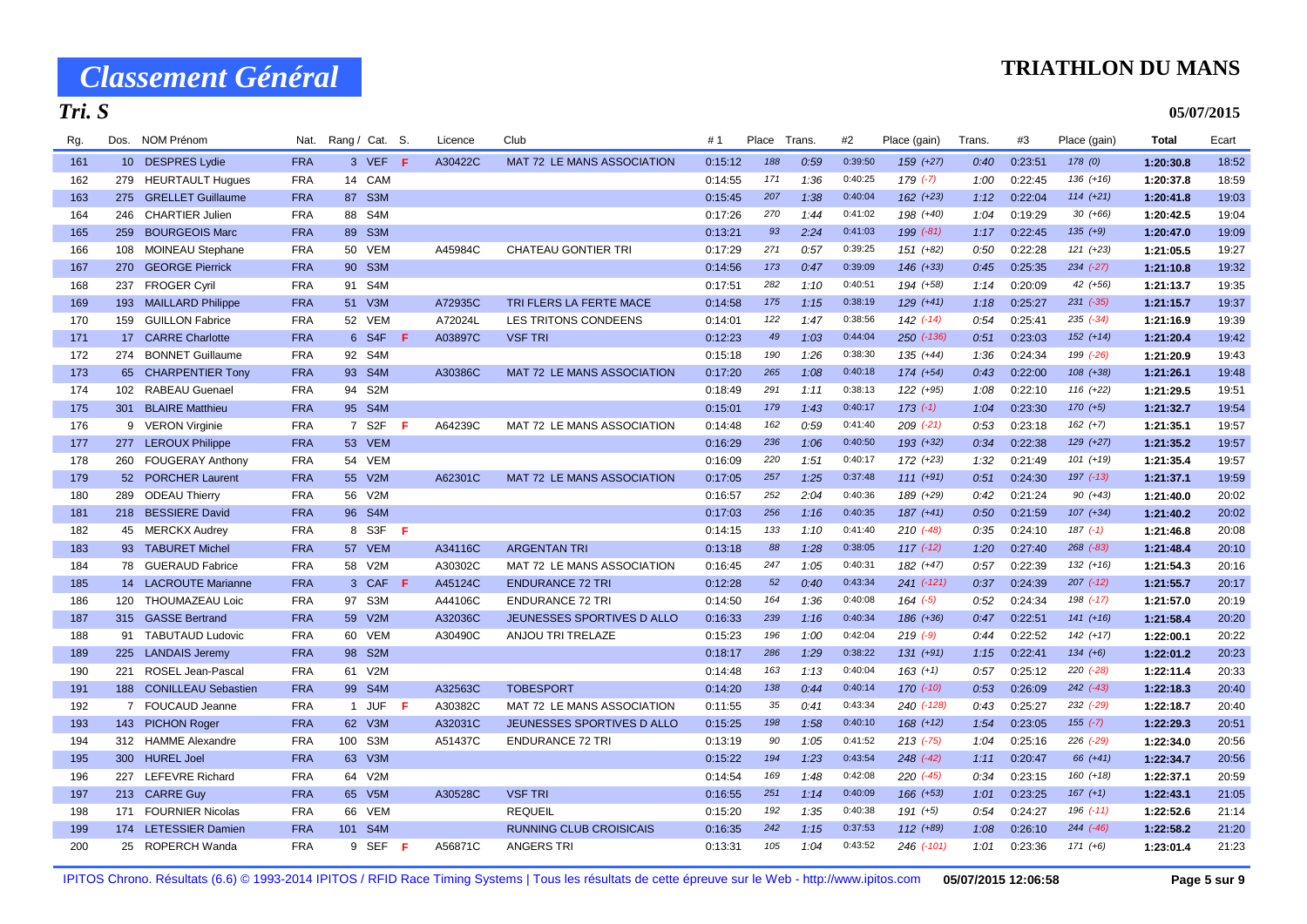#### **TRIATHLON DU MANS**

| Rg. |     | Dos. NOM Prénom                 | Nat.       | Rang / Cat. S. |                  |     | Licence | Club                              | #1      | Place | Trans. | #2      | Place (gain)    | Trans. | #3      | Place (gain)   | Total     | Ecart |
|-----|-----|---------------------------------|------------|----------------|------------------|-----|---------|-----------------------------------|---------|-------|--------|---------|-----------------|--------|---------|----------------|-----------|-------|
| 201 |     | 57 RIBAUT Cyrille               | <b>FRA</b> |                | 102 S3M          |     | A30274C | <b>MAT 72 LE MANS ASSOCIATION</b> | 0:19:15 | 294   | 0:49   | 0:39:16 | $149 (+73)$     | 0:46   | 0:23:00 | 149 (+20)      | 1:23:04.0 | 21:26 |
| 202 | 288 | <b>LUGAN Nicolas</b>            | <b>FRA</b> | 103            | S2M              |     |         |                                   | 0:14:19 | 136   | 1:51   | 0:40:18 | $175$ $(-31)$   | 1:28   | 0:25:13 | $221 (-35)$    | 1:23:06.5 | 21:28 |
| 203 |     | 226 CHENE Geoffroy              | <b>FRA</b> |                | 104 S2M          |     |         |                                   | 0:15:51 | 210   | 1:39   | 0:41:07 | $200 (+2)$      | 0:55   | 0:23:48 | $177 (+5)$     | 1:23:17.5 | 21:39 |
| 204 |     | 69 DEMONS Christophe            | <b>FRA</b> |                | 67 V2M           |     | A30413C | MAT 72 LE MANS ASSOCIATION        | 0:16:29 | 235   | 1:09   | 0:40:16 | $171 (+45)$     | 0:57   | 0:24:35 | $200 (-14)$    | 1:23:23.4 | 21:45 |
| 205 | 307 | <b>SIMON Frederic</b>           | <b>FRA</b> | 68             | <b>VEM</b>       |     |         |                                   | 0:16:30 | 237   | 1:28   | 0:40:32 | $185(+30)$      | 1:38   | 0:23:20 | $163 (+2)$     | 1:23:25.2 | 21:47 |
| 206 | 265 | <b>FOUCHER Yvan</b>             | <b>FRA</b> | 105            | S3M              |     |         |                                   | 0:17:22 | 266   | 1:43   | 0:40:11 | 169 (+47)       | 0:35   | 0:23:40 | $175 (+13)$    | 1:23:29.3 | 21:51 |
| 207 |     | 86 FRUITIER Sebastien           | <b>FRA</b> |                | 69 VEM           |     |         |                                   | 0:17:46 | 280   | 1:01   | 0:39:35 | $154 (+78)$     | 1:18   | 0:24:08 | $185$ $(-5)$   | 1:23:46.3 | 22:08 |
| 208 |     | 71 VOISIN Joel                  | <b>FRA</b> | 70             | V5M              |     | A30327C | MAT 72 LE MANS ASSOCIATION        | 0:16:49 | 249   | 1:32   | 0:40:27 | 180 (+36)       | 0:50   | 0:24:17 | $192 (+5)$     | 1:23:53.0 | 22:15 |
| 209 | 231 | <b>GOURGOUSSE David</b>         | <b>FRA</b> |                | 71 VEM           |     |         |                                   | 0:14:55 | 172   | 0:55   | 0:44:08 | $252$ $(-53)$   | 1:28   | 0:22:39 | $133 (+16)$    | 1:24:03.7 | 22:25 |
| 210 | 230 | <b>GOURGOUSSE Frederic</b>      | <b>FRA</b> |                | 72 VEM           |     |         |                                   | 0:14:54 | 170   | 1:21   | 0:41:48 | $212$ $(-23)$   | 1:23   | 0:24:39 | $208$ $(-17)$  | 1:24:03.8 | 22:25 |
| 211 |     | 95 LE BASTARD Jean-Francois FRA |            |                | 73 V4M           |     | A66939C | ASCCRAMBOUILLET OLYMPIQUE         | 0:23:15 | 312   | 2:05   | 0:35:38 | $52 (+71)$      | 1:44   | 0:21:37 | 96 (+30)       | 1:24:17.1 | 22:39 |
| 212 | 141 | <b>COMPAIN Sebastien</b>        | <b>FRA</b> |                | 74 VEM           |     | A32033C | JEUNESSES SPORTIVES D ALLO        | 0:17:24 | 269   | 1:08   | 0:41:43 | $211 (+38)$     | 0:58   | 0:23:27 | 169 (+19)      | 1:24:37.4 | 22:59 |
| 213 |     | 154 LEUNG Fabio                 | <b>FRA</b> |                | 106 S3M          |     | A64867C | <b>LES LIONS TRI</b>              | 0:16:21 | 229   | 1:12   | 0:40:32 | 184 (+35)       | 1:31   | 0:25:14 | $224$ $(-19)$  | 1:24:48.4 | 23:10 |
| 214 |     | 155 FEUVRIER Yvon               | <b>FRA</b> |                | 75 V3M           |     | A65090C | LES TRITONS CONDEENS              | 0:16:09 | 221   | 1:23   | 0:38:21 | $130 (+64)$     | 1:23   | 0:27:38 | 267 (-57)      | 1:24:51.0 | 23:13 |
| 215 | 158 | <b>CHAMPIN Mathis</b>           | <b>FRA</b> |                | 15 CAM           |     | A55136C | LES TRITONS CONDEENS              | 0:14:09 | 128   | 1:20   | 0:40:27 | $181 (-31)$     | 1:21   | 0:27:37 | 266 (-56)      | 1:24:51.3 | 23:13 |
| 216 | 267 | <b>GUERIN Claude</b>            | <b>FRA</b> |                | 76 V4M           |     |         |                                   | 0:15:16 | 189   | 1:21   | 0:42:11 | $221$ $(-23)$   | 1:26   | 0:24:41 | $210(-4)$      | 1:24:52.2 | 23:14 |
| 217 | 291 | <b>PARANT Christophe</b>        | <b>FRA</b> |                | 107 S2M          |     |         |                                   | 0:17:38 | 276   | 1:58   | 0:39:24 | 150 (+59)       | 1:46   | 0:24:11 | 189(0)         | 1:24:54.9 | 23:17 |
| 218 | 39  | MORISSET Mathilde               | <b>FRA</b> |                | 4 CAF            | -F  | A34455C | TRI FLERS LA FERTE MACE           | 0:14:25 | 140   | 0:56   | 0:42:40 | $231 (-52)$     | 0:51   | 0:26:14 | $246$ $(-26)$  | 1:25:03.8 | 23:25 |
| 219 |     | 222 POIDVIN Stephane            | <b>FRA</b> |                | 108 S4M          |     |         |                                   | 0:15:53 | 211   | 1:08   | 0:40:53 | 195 (+20)       | 0:55   | 0:26:23 | 250 (-28)      | 1:25:09.8 | 23:31 |
| 220 |     | 214 TROUILLOT Bernard           | <b>FRA</b> |                | 77 V4M           |     | A30548C | <b>VSF TRI</b>                    | 0:14:57 | 174   | 1:41   | 0:42:03 | $217$ (-36)     | 1:17   | 0:25:21 | 227 (-10)      | 1:25:16.6 | 23:38 |
| 221 |     | 135 BES Philippe                | <b>FRA</b> |                | 78 V4M           |     | A06234C | <b>FREE IRON TEAM</b>             | 0:17:58 | 283   | 1:12   | 0:41:23 | $205 (+48)$     | 1:21   | 0:23:39 | $174 (+14)$    | 1:25:31.0 | 23:53 |
| 222 |     | 175 GOURIOU Jean Louis          | <b>FRA</b> |                | 79 V2M           |     | A29737C | <b>SABLE TRI</b>                  | 0:14:31 | 146   | 1:27   | 0:41:13 | $202$ $(-36)$   | 1:11   | 0:27:16 | 258 (-40)      | 1:25:36.3 | 23:58 |
| 223 |     | 27 ROBERT Sophie                | <b>FRA</b> |                | 10 S4F           | F.  | A59812C | <b>ASFAS TRI</b>                  | 0:15:07 | 183   | 1:06   | 0:44:18 | $253$ $(-51)$   | 0:49   | 0:24:20 | $194 (+11)$    | 1:25:38.5 | 24:00 |
| 224 | 253 | <b>PERATI Mathieu</b>           | <b>FRA</b> |                | 109 S3M          |     |         |                                   | 0:17:09 | 259   | 1:10   | 0:42:51 | $233 (+13)$     | 1:16   | 0:23:20 | 164 (+22)      | 1:25:43.6 | 24:05 |
| 225 |     | 38 BUSSIERE Anne                | <b>FRA</b> |                | 4 VEF            | -F. | A26439C | <b>STADE NIORTAIS TRI</b>         | 0:13:40 | 112   | 0:57   | 0:41:22 | $204$ $(-48)$   | 0:50   | 0:28:59 | $292$ $(-65)$  | 1:25:45.9 | 24:08 |
| 226 |     | 276 COUSIN Christophe           | <b>FRA</b> |                | 110 S4M          |     |         |                                   | 0:19:36 | 297   | 2:20   | 0:41:39 | $208 (+30)$     | 1:32   | 0:20:56 | $73(+41)$      | 1:26:00.5 | 24:22 |
| 227 | 232 | <b>HAUTREUX Gwenael</b>         | <b>FRA</b> |                | 111 S4M          |     |         |                                   | 0:14:46 | 161   | 2:41   | 0:43:39 | $244 (-84)$     | 0:52   | 0:24:09 | 186 (+18)      | 1:26:03.0 | 24:25 |
| 228 | 297 | <b>PESQUEUX Laurent</b>         | <b>FRA</b> |                | 80 VEM           |     |         |                                   | 0:16:41 | 245   | 2:13   | 0:41:10 | $201 (+19)$     | 1:23   | 0:24:44 | $213 (-2)$     | 1:26:08.8 | 24:30 |
| 229 |     | 290 AMIOT Baptiste              | <b>FRA</b> |                | 4 JUM            |     |         |                                   | 0:15:58 | 213   | 2:11   | 0:42:01 | $216$ ( $-16$ ) | 1:27   | 0:24:36 | 203(0)         | 1:26:10.2 | 24:32 |
| 230 | 18  | <b>LE BRIS Muriel</b>           | <b>FRA</b> |                | 5 V2F            | -F. | A30617C | <b>VSF TRI</b>                    | 0:12:55 | 73    | 1:14   | 0:44:58 | 257 (-145)      | 1:07   | 0:26:09 | $241 (-12)$    | 1:26:21.0 | 24:43 |
| 231 |     | 283 MAERTEN Fabien              | <b>FRA</b> |                | 81 VEM           |     |         |                                   | 0:14:33 | 148   | 1:39   | 0:43:55 | $249$ $(-80)$   | 1:21   | 0:24:55 | $215 (-3)$     | 1:26:21.5 | 24:43 |
| 232 |     | 63 BLOT Stephane                | <b>FRA</b> |                | 82 V2M           |     | A46786C | MAT 72 LE MANS ASSOCIATION        | 0:20:00 | 299   | 1:11   | 0:39:40 | $157 (+61)$     | 1:08   | 0:24:36 | $202 (+6)$     | 1:26:32.3 | 24:54 |
| 233 |     | 317 POLLET Nicolas              | <b>FRA</b> |                | 112 S3M          |     |         |                                   | 0:14:52 | 166   | 1:44   | 0:45:27 | $264 (-87)$     | 0:33   | 0:24:10 | 188 (+20)      | 1:26:43.1 | 25:05 |
| 234 |     | 278 HEURTAULT Vincent           | <b>FRA</b> |                | 83 V2M           |     |         |                                   | 0:13:42 | 113   | 2:00   | 0:38:15 | $125$ $(-13)$   | 1:18   | 0:31:46 | $305$ $(-108)$ | 1:26:58.3 | 25:20 |
| 235 | 1   | <b>WEBER Emma</b>               | <b>FRA</b> |                | 5 CAF            | F.  | A30432C | MAT 72 LE MANS ASSOCIATION        | 0:13:35 | 110   | 0:36   | 0:44:27 | 254 (-99)       | 0:40   | 0:27:46 | 269 (-26)      | 1:27:01.0 | 25:23 |
| 236 | 166 | <b>BOURGES Thierry</b>          | <b>FRA</b> |                | 84 V3M           |     | A02080C | <b>POISSY TRI</b>                 | 0:16:10 | 222   | 0:45   | 0:41:25 | $206 (+23)$     | 0:44   | 0:28:02 | $272$ $(-37)$  | 1:27:03.5 | 25:25 |
| 237 | 114 | <b>ESCLASSE Olivier</b>         | <b>FRA</b> |                | 85 V2M           |     | A42986L | <b>ENDURANCE 72 TRI</b>           | 0:17:08 | 258   | 0:54   | 0:42:03 | $218 (+31)$     | 0:54   | 0:26:26 | $251$ $(-10)$  | 1:27:22.6 | 25:44 |
| 238 |     | 43 DURAND Patricia              | <b>FRA</b> |                | 6 V3F F          |     |         |                                   | 0:19:22 | 295   | 2:14   | 0:40:54 | 197 (+36)       | 0:45   | 0:24:17 | $193 (+21)$    | 1:27:29.5 | 25:51 |
| 239 | 59  | JOUSSE Antoine                  | <b>FRA</b> | 113            | S <sub>4</sub> M |     | A30411C | <b>MAT 72 LE MANS ASSOCIATION</b> | 0:20:07 | 300   | 1:36   | 0:40:23 | 176 (+46)       | 1:37   | 0:23:52 | 179 (+15)      | 1:27:33.2 | 25:55 |
| 240 |     | 94 LUNION Eric                  | <b>FRA</b> | 86             | <b>VEM</b>       |     |         | ASA MAISONS-ALFORT                | 0:19:54 | 298   | 1:43   | 0:41:56 | $214 (+32)$     | 1:20   | 0:22:46 | 137 (+26)      | 1:27:36.3 | 25:58 |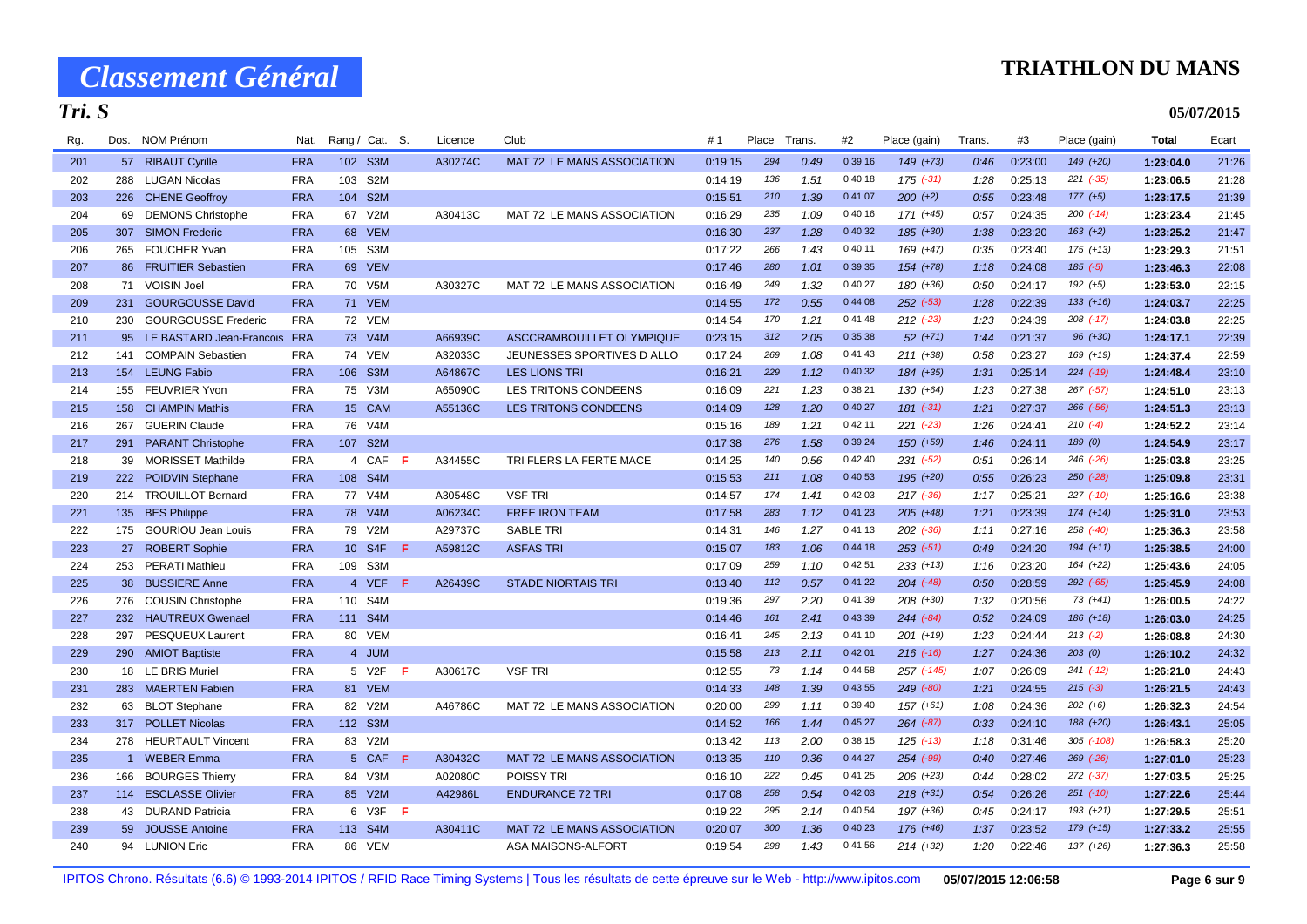#### **TRIATHLON DU MANS**

| Rg. | Dos. | <b>NOM Prénom</b>             | Nat.       | Rang / Cat. S.     |          | Licence | Club                              | #1      | Place Trans. |      | #2      | Place (gain)  | Trans. | #3      | Place (gain)  | <b>Total</b> | Ecart |
|-----|------|-------------------------------|------------|--------------------|----------|---------|-----------------------------------|---------|--------------|------|---------|---------------|--------|---------|---------------|--------------|-------|
| 241 |      | 176 GOURIOU Corentin          | <b>FRA</b> | 5 JUM              |          | A43208C | <b>SABLE TRI</b>                  | 0:16:32 | 238          | 1:49 | 0:43:38 | $243$ (-14)   | 0:52   | 0:25:14 | $223 (+11)$   | 1:28:03.6    | 26:25 |
| 242 |      | 3 ANTOINE Sophie              | <b>FRA</b> | 11 S3F             | - F      | A30361C | MAT 72 LE MANS ASSOCIATION        | 0:14:19 | 135          | 1:05 | 0:45:34 | 268 (-105)    | 0:41   | 0:26:31 | $252 (-2)$    | 1:28:07.6    | 26:29 |
| 243 |      | 11 TERRIEN Sylvie             | <b>FRA</b> | 7 V <sub>2</sub> F | -F.      | A30338C | <b>MAT 72 LE MANS ASSOCIATION</b> | 0:17:43 | 278          | 1:32 | 0:43:39 | $245 (+16)$   | 1:04   | 0:24:12 | 191 (+19)     | 1:28:08.7    | 26:30 |
| 244 |      | 29 LEFILLATRE Aurelie         | <b>FRA</b> | 12 S3F             | -F       | A68254C | <b>CHERBOURG TRI</b>              | 0:18:23 | 287          | 1:20 | 0:42:56 | 236 (+27)     | 1:01   | 0:24:36 | $204 (+16)$   | 1:28:13.5    | 26:35 |
| 245 |      | 37 MAROT Catherine            | <b>FRA</b> | 8 V3F              | - F      |         | RAMBOUILLET OLYMPIQUE             | 0:17:00 | 254          | 1:43 | 0:40:36 | $190 (+34)$   | 1:23   | 0:27:37 | $265$ $(-25)$ | 1:28:16.9    | 26:39 |
| 246 |      | 77 MAIRESSE Antoine           | <b>FRA</b> | 114 S4M            |          | A30299C | MAT 72 LE MANS ASSOCIATION        | 0:15:42 | 204          | 1:31 | 0:42:14 | $222$ (-18)   | 1:01   | 0:27:56 | $271 (-24)$   | 1:28:21.7    | 26:43 |
| 247 |      | 219 GAUTHIER Benoit           | <b>FRA</b> | 115 S4M            |          |         |                                   | 0:16:12 | 224          | 1:41 | 0:43:35 | $242$ $(-24)$ | 0:58   | 0:26:19 | $248 (+1)$    | 1:28:42.7    | 27:04 |
| 248 |      | 31 GUILLON Camille            | <b>FRA</b> | 13 SEF             | -F.      | A30254C | JEUNESSES SPORTIVES D ALLO        | 0:13:04 | 77           | 0:59 | 0:46:21 | 271 (-156)    | 0:52   | 0:27:35 | $263$ (-15)   | 1:28:48.1    | 27:10 |
| 249 |      | 234 SUZINEAU Hubert           | <b>FRA</b> | 87 V4M             |          |         |                                   | 0:16:49 | 250          | 1:13 | 0:42:14 | $223 (+18)$   | 1:12   | 0:27:28 | $262$ $(-17)$ | 1:28:53.8    | 27:15 |
| 250 |      | 8 LECOT Noemie                | <b>FRA</b> | 2 JUF              | -F.      | A30349C | MAT 72 LE MANS ASSOCIATION        | 0:13:26 | 100          | 0:56 | 0:46:40 | 276 (-143)    | 0:34   | 0:27:22 | $261 (-7)$    | 1:28:55.9    | 27:18 |
| 251 |      | 42 CLAUDE Sophie              | <b>FRA</b> | 14 S4F             | - F      |         |                                   | 0:17:29 | 272          | 3:22 | 0:44:31 | $255 (-4)$    | 0:49   | 0:22:58 | 147 (+25)     | 1:29:06.2    | 27:28 |
| 252 |      | 92 WEMELLE Guillaume          | <b>FRA</b> | 116 S3M            |          | A72775C | ARCBUSIERS NORMANDS TRIAT         | 0:15:11 | 187          | 1:29 | 0:44:06 | $251$ $(-50)$ | 1:32   | 0:27:21 | $260$ $(-15)$ | 1:29:36.4    | 27:58 |
| 253 |      | 280 MILLET Philippe           | <b>FRA</b> | 88 V6M             |          |         |                                   | 0:13:49 | 115          | 2:44 | 0:42:26 | 227 (-101)    | 1:36   | 0:29:23 | $294 (-37)$   | 1:29:56.1    | 28:18 |
| 254 |      | 240 MAUGER Cedric             | <b>FRA</b> | 89 V2M             |          |         |                                   | 0:15:18 | 191          | 2:31 | 0:43:34 | 239 (-56)     | 1:39   | 0:26:58 | $256$ (-7)    | 1:29:58.3    | 28:20 |
| 255 | 258  | <b>CREUZET Richard</b>        | <b>FRA</b> | 117 S4M            |          |         |                                   | 0:14:17 | 134          | 1:17 | 0:46:37 | 275 (-122)    | 1:29   | 0:26:33 | $253 (+1)$    | 1:30:11.3    | 28:33 |
| 256 | 326  | <b>KRAMAROV Vladimir</b>      | <b>RUS</b> | 90 V6M             |          | A31590C | <b>ENDURANCE 72 TRI</b>           | 0:15:10 | 186          | 0:57 | 0:45:28 | $265$ $(-63)$ | 1:02   | 0:27:36 | $264 (-7)$    | 1:30:11.7    | 28:33 |
| 257 |      | 88 LISE Mickael               | <b>FRA</b> | 91 VEM             |          |         |                                   | 0:18:40 | 289          | 1:43 | 0:43:08 | $237 (+24)$   | 1:14   | 0:25:44 | $236 (+8)$    | 1:30:26.9    | 28:49 |
| 258 |      | 75 PORTEFAIX Pierre           | <b>FRA</b> | 92 V5M             |          | A30279C | MAT 72 LE MANS ASSOCIATION        | 0:17:32 | 274          | 1:01 | 0:42:20 | $225 (+35)$   | 1:14   | 0:28:33 | $277$ $(-19)$ | 1:30:37.9    | 29:00 |
| 259 |      | 169 DAS NEVES Vincent         | <b>FRA</b> | 118 S4M            |          | A66176L | <b>RED STAR CLUB CHAMPIGNY</b>    | 0:16:11 | 223          | 1:32 | 0:46:26 | 272 (-48)     | 1:24   | 0:25:23 | $228 (+12)$   | 1:30:53.7    | 29:15 |
| 260 | 287  | <b>GENERAT Boris</b>          | <b>FRA</b> | 119 S2M            |          |         |                                   | 0:15:22 | 193          | 2:34 | 0:46:58 | 278 (-80)     | 0:46   | 0:25:24 | $229 (+13)$   | 1:31:01.9    | 29:24 |
| 261 | 207  | <b>RECOUVREUR Jean Paul</b>   | <b>FRA</b> | 93 V4M             |          | A05501C | <b>VERSAILLES TRI</b>             | 0:16:07 | 219          | 1:40 | 0:45:14 | $261$ (-44)   | 1:58   | 0:26:05 | $240 (+2)$    | 1:31:01.9    | 29:24 |
| 262 | 239  | <b>FOUILLET Arnaud</b>        | <b>FRA</b> | 120 S4M            |          |         |                                   | 0:16:23 | 232          | 3:12 | 0:46:36 | $274 (+47)$   | 0:40   | 0:24:38 | $206 (+17)$   | 1:31:25.5    | 29:47 |
| 263 |      | 41 GAUTIER Severine           | <b>FRA</b> | 9 VEF              | -F       |         |                                   | 0:16:02 | 216          | 1:40 | 0:45:10 | 260 (-45)     | 0:57   | 0:27:53 | $270(-2)$     | 1:31:39.7    | 30:01 |
| 264 | 21   | <b>DESHAYES BARRE Anne-</b>   | <b>FRA</b> | 10 V2F             | -F       | A66925C | <b>VSF TRI</b>                    | 0:14:14 | 132          | 1:44 | 0:46:13 | 269 (-123)    | 1:09   | 0:29:01 | $293 (-9)$    | 1:32:17.5    | 30:39 |
| 265 |      | 263 BENITAH Rodolphe          | <b>FRA</b> | 94 V3M             |          |         |                                   | 0:14:19 | 137          | 2:38 | 0:45:01 | 258 (-114)    | 1:35   | 0:28:55 | $291 (-14)$   | 1:32:25.3    | 30:47 |
| 266 |      | 76 CLAUDE Bertrand            | <b>FRA</b> | 95 VEM             |          | A30332C | MAT 72 LE MANS ASSOCIATION        | 0:16:20 | 228          | 2:10 | 0:45:30 | $266$ $(-42)$ | 1:35   | 0:27:15 | $257 (+4)$    | 1:32:48.1    | 31:10 |
| 267 |      | 212 VIRETTE Thierry           | <b>FRA</b> | 96 V4M             |          | A30558C | <b>VSF TRI</b>                    | 0:17:24 | 268          | 1:14 | 0:42:23 | $226 (+26)$   | 1:14   | 0:30:42 | 298 (-25)     | 1:32:56.1    | 31:18 |
| 268 | 23   | <b>LEROUX Aude</b>            | <b>FRA</b> | 11 VEF             | - F      | A50192C | <b>VSF TRI</b>                    | 0:16:59 | 253          | 1:48 | 0:44:52 | $256$ $(-15)$ | 1:21   | 0:28:05 | 274(0)        | 1:33:02.6    | 31:24 |
| 269 |      | 149 CHARLES Eric              | <b>FRA</b> | 97 V2M             |          | A61949C | <b>LAVAL TRI CLUB</b>             | 0:15:42 | 203          | 1:27 | 0:43:54 | $247$ $(-41)$ | 1:16   | 0:31:00 | $300 (-25)$   | 1:33:16.1    | 31:38 |
| 270 |      | 72 FOMBONNE Gilles            | <b>FRA</b> | 98 V7M             |          | A30379C | MAT 72 LE MANS ASSOCIATION        | 0:23:07 | 311          | 1:54 | 0:43:21 | $238 (+21)$   | 1:28   | 0:23:37 | 173 (+20)     | 1:33:25.0    | 31:47 |
| 271 |      | 28 ROIDOT Claire              | <b>FRA</b> |                    | 15 S3F F |         | <b>CHATEAU GONTIER TRI</b>        | 0:13:25 | 97           | 1:16 | 0:47:14 | 280 (-153)    | 0:59   | 0:30:48 | $299 (-21)$   | 1:33:39.6    | 32:01 |
| 272 |      | 15 GONDARD Catherine          | <b>FRA</b> | 12 V3F             | -F       | A29717C | <b>SABLE TRI</b>                  | 0:18:01 | 284          | 1:32 | 0:46:47 | $277 (+4)$    | 1:10   | 0:26:17 | $247 (+8)$    | 1:33:44.8    | 32:06 |
| 273 |      | 22 MENAGER Marie Christine    | <b>FRA</b> | 13 VEF             | -F       | A30562C | <b>VSF TRI</b>                    | 0:14:07 | 125          | 1:02 | 0:47:04 | 279 (-132)    | 1:11   | 0:30:27 | 297 (-16)     | 1:33:48.9    | 32:11 |
| 274 | 19   | <b>TROUILLOT Marie Helene</b> | <b>FRA</b> | 14 V2F             | -F       | A30550C | <b>VSF TRI</b>                    | 0:17:37 | 275          | 1:38 | 0:45:21 | $263 (+3)$    | 1:14   | 0:28:04 | $273 (-2)$    | 1:33:51.2    | 32:13 |
| 275 | 254  | <b>BERNARD Romain</b>         | <b>FRA</b> | 121 S3M            |          |         |                                   | 0:17:19 | 263          | 1:52 | 0:47:59 | 284 (-20)     | 1:05   | 0:25:59 | $239 (+8)$    | 1:34:10.4    | 32:32 |
| 276 |      | 172 GATELIER Hugo             | <b>FRA</b> | 122 S3M            |          | A69877C | ROCHE VENDEE TRIATHLON            | 0:18:08 | 285          | 1:39 | 0:45:20 | $262 (+11)$   | 0:57   | 0:28:35 | $278$ $(-2)$  | 1:34:36.7    | 32:58 |
| 277 |      | 34 RACINE BALLON Mathilde     | <b>FRA</b> | 16 S4F             | -F       | A46076C | <b>LES TRITONS CONDEENS</b>       | 0:16:17 | 227          | 1:25 | 0:47:45 | 282 (-50)     | 0:44   | 0:28:37 | 279(0)        | 1:34:44.7    | 33:06 |
| 278 |      | 20 ALLANEAU Sophie            | <b>FRA</b> | 17 SEF             | -F       | A66920C | <b>VSF TRI</b>                    | 0:12:48 | 66           | 1:02 | 0:53:22 | 298 (-218)    | 0:44   | 0:26:53 | $255(+6)$     | 1:34:46.6    | 33:08 |
| 279 |      | 4 LEPROUST Roselyne           | <b>FRA</b> | 15 V3F             | -F       | A47863C | <b>MAT 72 LE MANS ASSOCIATION</b> | 0:16:49 | 248          | 1:29 | 0:48:58 | 291 (-37)     | 1:29   | 0:26:09 | $243 (+6)$    | 1:34:52.7    | 33:14 |
| 280 |      | 249 CHALOPIN Fabrice          | <b>FRA</b> | 99 V3M             |          |         |                                   | 0:16:34 | 240          | 2:07 | 0:50:21 | 294 (-51)     | 0:42   | 0:25:26 | $230 (+11)$   | 1:35:07.3    | 33:29 |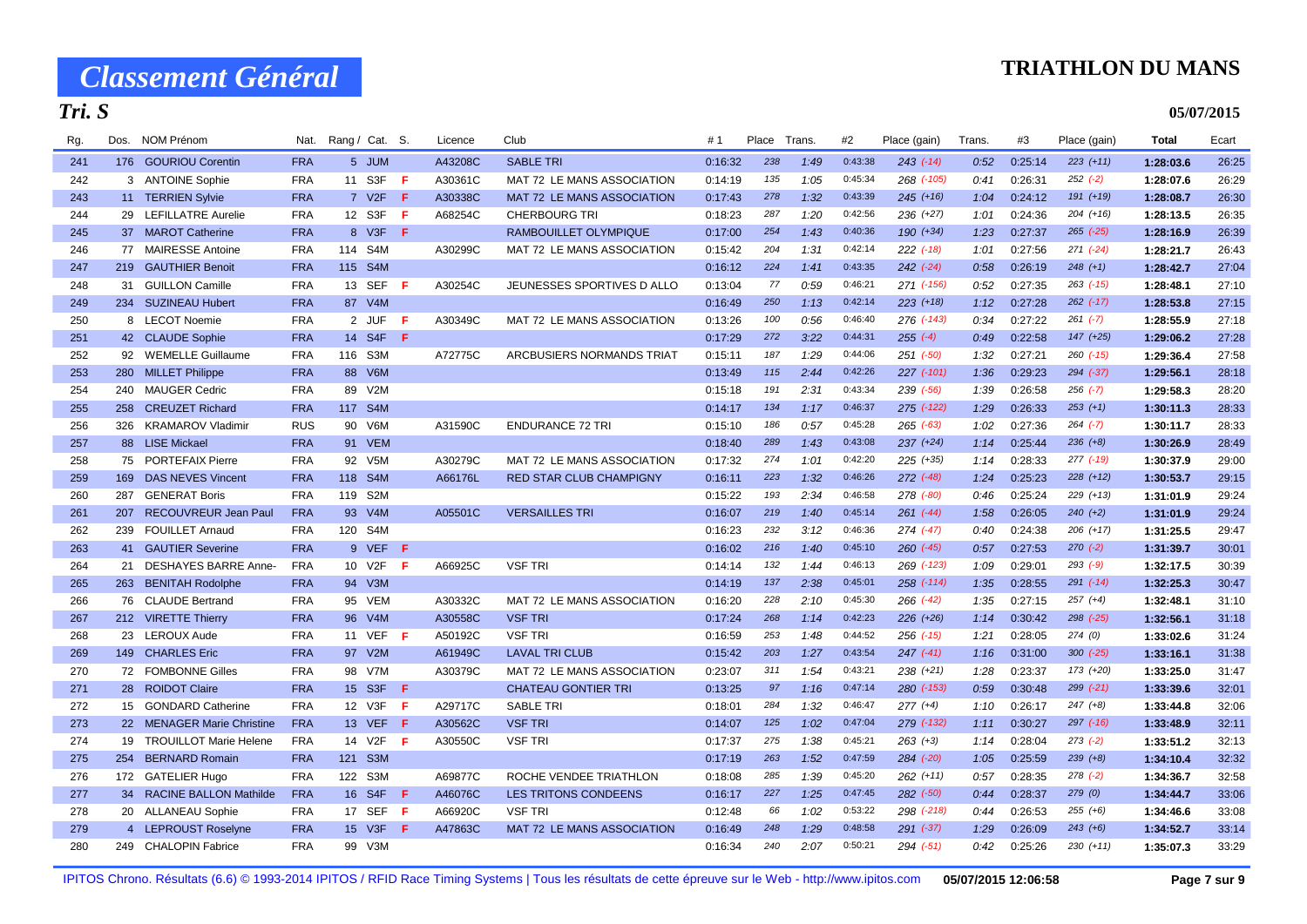#### **TRIATHLON DU MANS**

## *Tri. S*

| 05/07/2015 |  |
|------------|--|
|------------|--|

| Rg.        |     | Dos. NOM Prénom                | Nat.       | Rang / Cat. S. |                  |    | Licence | Club                              | #1      | Place          | Trans. | #2      | Place (gain)  | Trans. | #3      | Place (gain)  | <b>Total</b> | Ecart |
|------------|-----|--------------------------------|------------|----------------|------------------|----|---------|-----------------------------------|---------|----------------|--------|---------|---------------|--------|---------|---------------|--------------|-------|
| 281        |     | 49 MARIANNE Aymeric            | <b>FRA</b> |                | 100 VEM          |    | A30407C | <b>MAT 72 LE MANS ASSOCIATION</b> | 0:18:42 | 290            | 1:38   | 0:47:52 | $283 (+1)$    | 0:46   | 0:26:23 | $249 (+8)$    | 1:35:18.8    | 33:40 |
| 282        |     | 16 LAMBERT Myriam              | <b>FRA</b> |                | 16 V4F <b>F</b>  |    | A29735C | <b>SABLE TRI</b>                  | 0:16:00 | 215            | 1:29   | 0:48:40 | 288 (-63)     | 1:28   | 0:28:08 | $275$ (-4)    | 1:35:42.5    | 34:04 |
| 283        |     | 243 COLIN Laurent              | <b>FRA</b> |                | 101 V2M          |    |         |                                   | 0:19:15 | 293            | 2:16   | 0:46:30 | $273 (+5)$    | 2:12   | 0:25:52 | $237 (+5)$    | 1:36:01.8    | 34:23 |
| 284        |     | 211 PAILLARD Patrick           | <b>FRA</b> |                | 102 V3M          |    | A30572C | <b>VSF TRI</b>                    | 0:16:40 | 244            | 1:21   | 0:45:09 | 259 (-20)     | 1:51   | 0:31:39 | $303$ $(-20)$ | 1:36:36.3    | 34:58 |
| 285        | 273 | <b>HOVINE Benoit</b>           | <b>FRA</b> |                | 103 V3M          |    |         |                                   | 0:17:42 | 277            | 2:46   | 0:51:00 | 295 (-20)     | 0:49   | 0:24:42 | $211 (+12)$   | 1:36:56.1    | 35:18 |
| 286        | 236 | <b>ROUX Julien</b>             | <b>FRA</b> |                | 123 S2M          |    |         |                                   | 0:14:42 | 156            | 1:56   | 0:54:17 | 299 (-139)    | 1:16   | 0:25:31 | $233 (+9)$    | 1:37:39.0    | 36:01 |
| 287        |     | 12 BEURNEZ Coline              | <b>FRA</b> |                | 18 S2F           | F. | A31595  | <b>ENDURANCE 72 TRI</b>           | 0:14:29 | 143            | 1:04   | 0:48:20 | 286 (-126)    | 1:01   | 0:32:51 | $307$ $(-18)$ | 1:37:43.1    | 36:05 |
| 288        | 229 | <b>HUCHULSKI Olivier</b>       | <b>FRA</b> | 104 V2M        |                  |    |         |                                   | 0:13:07 | 79             | 1:43   | 0:47:39 | 281 (-179)    | 1:06   | 0:34:18 | $309$ $(-30)$ | 1:37:50.6    | 36:12 |
| 289        |     | 44 LUGAN Nadine                | <b>FRA</b> |                | 17 V3F <b>F</b>  |    |         |                                   | 0:15:58 | 214            | 2:14   | 0:48:37 | 287 (-68)     | 1:45   | 0:29:30 | $295 (-7)$    | 1:38:02.5    | 36:24 |
| 290        | 250 | <b>TROUVE Guy</b>              | <b>FRA</b> | 105            | V6N              |    |         |                                   | 0:22:30 | 307            | 1:34   | 0:42:38 | 229 (+26)     | 1:25   | 0:30:00 | $296 (-9)$    | 1:38:05.0    | 36:27 |
| 291        |     | 13 BORDELET Sophie             | <b>FRA</b> |                | 18 V2F           | F. | A31575C | <b>ENDURANCE 72 TRI</b>           | 0:14:58 | 176            | 1:17   | 0:48:52 | 289 (-99)     | 1:12   | 0:31:52 | $306$ $(-16)$ | 1:38:09.7    | 36:31 |
| 292        | 320 | <b>LAVOT Sylvain</b>           | <b>FRA</b> | 106            | V2M              |    | A66831L | RED STAR CLUB CHAMPIGNY           | 0:17:47 | 281            | 1:36   | 0:52:02 | $296$ $(-15)$ | 0:32   | 0:26:38 | $254 (+4)$    | 1:38:32.9    | 36:55 |
| 293        | 256 | <b>GERNOT Alban</b>            | <b>FRA</b> |                | 124 SEM          |    |         |                                   | 0:17:31 | 273            | 3:41   | 0:48:52 | 290 (-20)     | 1:41   | 0:27:18 | 259(0)        | 1:39:01.0    | 37:23 |
| 294        | 186 | <b>COUTANCEAU Fabrice</b>      | <b>FRA</b> |                | 107 V5M          |    | A26817C | <b>THOUARS TRI</b>                | 0:17:45 | 279            | 1:14   | 0:50:20 | $293$ (-13)   | 2:07   | 0:28:15 | $276$ $(-2)$  | 1:39:39.7    | 38:01 |
| 295        | 296 | <b>PIDJO Ismael Tarcissius</b> | <b>FRA</b> | 108            | V3M              |    |         |                                   | 0:19:13 | 292            | 2:12   | 0:46:20 | $270 (+6)$    | 1:36   | 0:31:40 | $304 (-9)$    | 1:40:57.6    | 39:19 |
| 296        | 284 | <b>GARANDEAU Yvon</b>          | <b>FRA</b> | 109            | V2M              |    |         |                                   | 0:15:27 | 201            | 2:11   | 0:50:07 | 292 (-86)     | 2:36   | 0:31:04 | $301 (-9)$    | 1:41:23.9    | 39:46 |
| 297        | 233 | <b>LELIEVRE Olivier</b>        | <b>FRA</b> | 110            | <b>VEM</b>       |    |         |                                   | 0:23:16 | 313            | 2:01   | 0:45:30 | $267 (+19)$   | 2:05   | 0:31:14 | $302 (-3)$    | 1:44:03.2    | 42:25 |
| 298        | 160 | <b>LEGER Franck</b>            | <b>FRA</b> |                | 111 V2M          |    |         | <b>LMA72</b>                      | 0:18:32 | 288            | 3:27   | 0:56:24 | $308$ $(-23)$ | 2:22   | 0:25:53 | $238 (+13)$   | 1:46:35.7    | 44:57 |
| 299        | 185 | <b>LEDOUX Jean Yves</b>        | <b>FRA</b> |                | 112 V4M          |    | A65349C | <b>SEGRE ESSHA TRIATHLON</b>      | 0:19:22 | 296            | 4:08   | 0:48:04 | $285$ $(-2)$  | 2:07   | 0:33:14 | $308 (-1)$    | 1:46:54.0    | 45:16 |
| 300        | 308 | <b>POLI Pascal</b>             | <b>FRA</b> | 113            | V3M              |    |         |                                   | 0:17:01 | 255            | 2:52   | 0:52:19 | 297 (-44)     | 1:18   | 0:36:38 | $310(-1)$     | 1:50:06.2    | 48:28 |
| 301        | 197 | <b>REYMOND Georges</b>         | <b>FRA</b> |                | 114 VEM          |    | A02370C | UN QUART DE PLUS                  | 0:21:50 | 303            | 0:00   | 0:55:53 | $306 (-6)$    | 4:20   | 0:28:40 | $280 (+8)$    | 1:50:41.2    | 49:03 |
| 302        | 196 | <b>TAILLANDIER Herve</b>       | <b>FRA</b> | 115 V3M        |                  |    | A05720C | <b>TUVB TRI</b>                   | 0:17:19 | 264            | 0:00   | 1:00:13 | $311 (-38)$   | 4:30   | 0:28:42 | 281(0)        | 1:50:41.4    | 49:03 |
| 303        |     | 203 SENDEN Philippe            | <b>FRA</b> |                | 116 V3M          |    |         | UN QUART DE PLUS                  | 0:22:53 | 309            | 0:00   | 0:54:51 | $302 (-1)$    | 4:16   | 0:28:44 | $286 (+7)$    | 1:50:41.6    | 49:03 |
| 304        | 195 | <b>FERRETTE Cyril</b>          | <b>FRA</b> |                | 117 V2M          |    | A06952C | <b>TUVB TRI</b>                   | 0:17:17 | 261            | 0:00   | 1:00:13 | $309$ $(-39)$ | 4:31   | 0:28:42 | $282 (-4)$    | 1:50:41.9    | 49:04 |
| 305        | 206 | <b>GIROD DAVID Anthony</b>     | <b>FRA</b> |                | 118 VEM          |    | A02438C | <b>US PALAISEAU TRI</b>           | 0:22:54 | 310            | 0:00   | 0:54:47 | $300 (+3)$    | 4:18   | 0:28:44 | $287 (+2)$    | 1:50:42.0    | 49:04 |
| 306        | 199 | <b>LEPLATRE Patrick</b>        | <b>FRA</b> | 119 V4M        |                  |    |         | UN QUART DE PLUS                  | 0:17:23 | 267            | 0:00   | 1:00:13 | $310(-37)$    | 4:25   | 0:28:43 | $284 (-2)$    | 1:50:42.4    | 49:04 |
| 307        | 201 | <b>RABAUTE Alain</b>           | <b>FRA</b> | 120            | V2M              |    |         | UN QUART DE PLUS                  | 0:22:25 | 306            | 0:00   | 0:55:10 | $303 (+3)$    | 4:23   | 0:28:46 | $288 (-4)$    | 1:50:42.8    | 49:04 |
| 308        | 200 | NEYRAUD Pierre                 | <b>FRA</b> | 121            | V2M              |    |         | UN QUART DE PLUS                  | 0:21:48 | 302            | 0:00   | 0:55:42 | $304 (+1)$    | 4:31   | 0:28:43 | $283 (-7)$    | 1:50:43.1    | 49:05 |
| 309        | 198 | RASTELLO Fabien                | <b>FRA</b> | 125            | S <sub>4</sub> M |    |         | UN QUART DE PLUS                  | 0:21:51 | 304            | 0:00   | 0:55:51 | $305 (-4)$    | 4:16   | 0:28:47 | $289 (-1)$    | 1:50:43.2    | 49:05 |
| 310        | 205 | <b>DELAHAYE Franck</b>         | <b>FRA</b> |                | 122 V2M          |    | A41832C | US PALAISEAU TRI                  | 0:22:51 | 308            | 0:00   | 0:54:47 | $301 (+3)$    | 4:24   | 0:28:44 | $285$ $(-5)$  | 1:50:44.0    | 49:06 |
| 311        |     | 204 LETOURNEL Marc             | <b>FRA</b> |                | 123 V2M          |    | A43414C | US PALAISEAU TRI                  | 0:21:19 | 301            | 0:00   | 0:56:21 | $307$ $(-5)$  | 4:23   | 0:28:54 | $290 (-5)$    | 1:50:54.3    | 49:16 |
| <b>DNF</b> |     | 163 GAUDAIRE Arthur            | <b>FRA</b> |                | <b>JUM</b>       |    | A35463C | OLYMPIQUE CLUB CESSONNAIS         | 0:09:27 | $\overline{c}$ | 0:34   |         |               | 0:00   | 0:00:00 |               |              |       |
| <b>DNF</b> |     | 202 SENDEN Maxime              | <b>FRA</b> |                | <b>SEM</b>       |    |         | UN QUART DE PLUS                  | 0:21:53 | 305            | 0:00   |         |               | 0:00   | 0:00:00 |               |              |       |
| <b>DNS</b> |     | 47 BODINIER Stephane           | <b>FRA</b> |                | V2M              |    | A63912C | MAT 72 LE MANS ASSOCIATION        |         |                | 0:00   | 0:00:00 |               | 0:00   | 0:00:00 |               |              |       |
| <b>DNS</b> |     | 73 BUREAU Benjamin             | <b>FRA</b> |                | S <sub>4</sub> M |    | A63182C | MAT 72 LE MANS ASSOCIATION        |         |                | 0:00   | 0:00:00 |               | 0:00   | 0:00:00 |               |              |       |
| <b>DNS</b> | 101 | <b>PENIN Victor</b>            | <b>FRA</b> |                | CAM              |    | A34247C | <b>ASTD TRI</b>                   |         |                | 0:00   | 0:00:00 |               | 0:00   | 0:00:00 |               |              |       |
| <b>DNS</b> | 106 | <b>FORET Matthieu</b>          | <b>FRA</b> |                | S <sub>3</sub> M |    | A31158C | <b>CHATEAU GONTIER TRI</b>        |         |                | 0:00   | 0:00:00 |               | 0:00   | 0:00:00 |               |              |       |
| <b>DNS</b> |     | 115 GALLOUX Thierry            | <b>FRA</b> |                | V <sub>4</sub> M |    | A60411C | <b>ENDURANCE 72 TRI</b>           |         |                | 0:00   | 0:00:00 |               | 0:00   | 0:00:00 |               |              |       |
| <b>DNS</b> | 125 | <b>SALMON Jerome</b>           | <b>FRA</b> |                | S <sub>4</sub> M |    | A65083C | <b>ENDURANCE 72 TRI</b>           |         |                | 0:00   | 0:00:00 |               | 0:00   | 0:00:00 |               |              |       |
| <b>DNS</b> |     | 148 MORIN Jacques              | <b>FRA</b> |                | V2M              |    | A30649C | <b>LAVAL TRI CLUB</b>             |         |                | 0:00   | 0:00:00 |               | 0:00   | 0:00:00 |               |              |       |

IPITOS Chrono. Résultats (6.6) © 1993-2014 IPITOS / RFID Race Timing Systems | Tous les résultats de cette épreuve sur le Web - http://www.ipitos.com **05/07/2015 12:06:58 Page 8 sur 9**